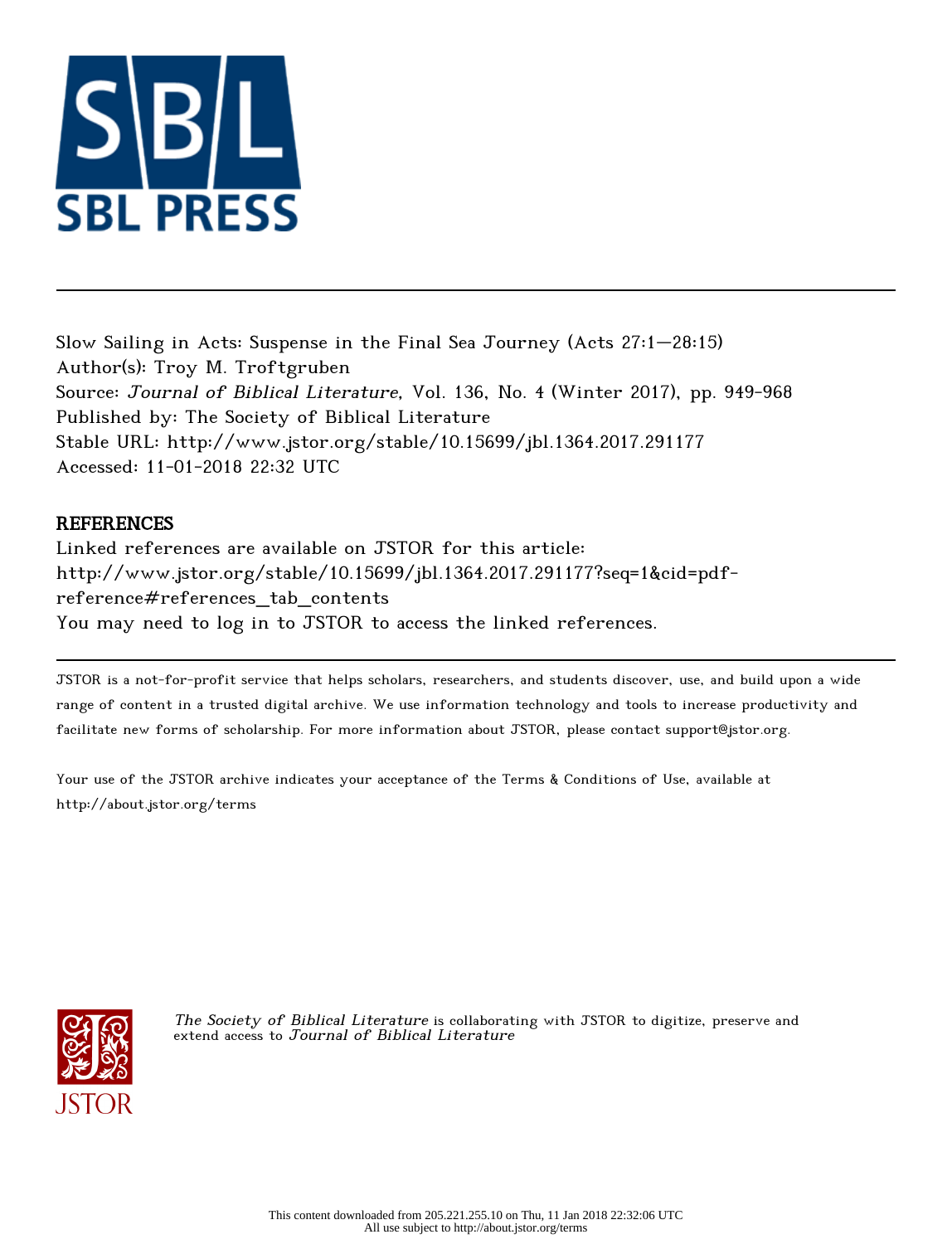# **Slow Sailing in Acts: Suspense in the Final Sea Journey (Acts 27:1–28:15)**

#### troy m. troftgruben

ttroftgruben@wartburgseminary.edu Wartburg Theological Seminary, Dubuque, IA 52003

In the narrative of Acts, the sea journey of 27:1–28:15 has long been a puzzle. While it resembles other sea-journey stories from antiquity, its relevance to the narrative is far from clear. Though most interpreters emphasize particular symbolic meanings discernible in the story, these emphases sidestep the most distinctive features of the passage: its length, vivid detail, and location near the end of the narrative. I seek to correct this oversight by drawing attention not simply to what the story says but also to what it does to the reader. Located where it is, the Final Sea Journey builds anticipation concerning Paul's fate, raises doubts about whether he will arrive and testify in Rome, slows the pace of the story dramatically, and suspends questions about the story's outcome in ways that provoke tension and expectation. In these ways, the "slow sailing" of Acts 27:1–28:15 gives an experiential dimension to the final two chapters, provokes the reader to engaged reflection, depicts openness and uncertainty as prime places for witness, and draws attention to the journey itself as sacred space for divine activity.

"This suspense is terrible. I hope it will last."<sup>1</sup>

In the narrative of Acts, the Final Sea Journey (27:1–28:15) has long been a puzzle.2 Certainly the story is engaging, rivaling some of the most exciting sea journeys of ancient novels. Yet the passage takes up fifty-nine verses—about 6 percent of the entire book—to relate a story whose direct relevance to the larger narrative is hardly clear. The fact that Paul arrives in Rome is undoubtedly important, but does that justify a travel narrative more than four times longer than any other in Acts? Luke Timothy Johnson expresses the question pondered by many a reader:

2For brevity's sake, throughout this article I refer to Acts 27:1–28:15 as "the Final Sea Journey."

<sup>1</sup>Gwendolen, in Oscar Wilde, *The Importance of Being Earnest: A Trivial Comedy for Serious People* (London: Leonard, Smithers, 1899), 146.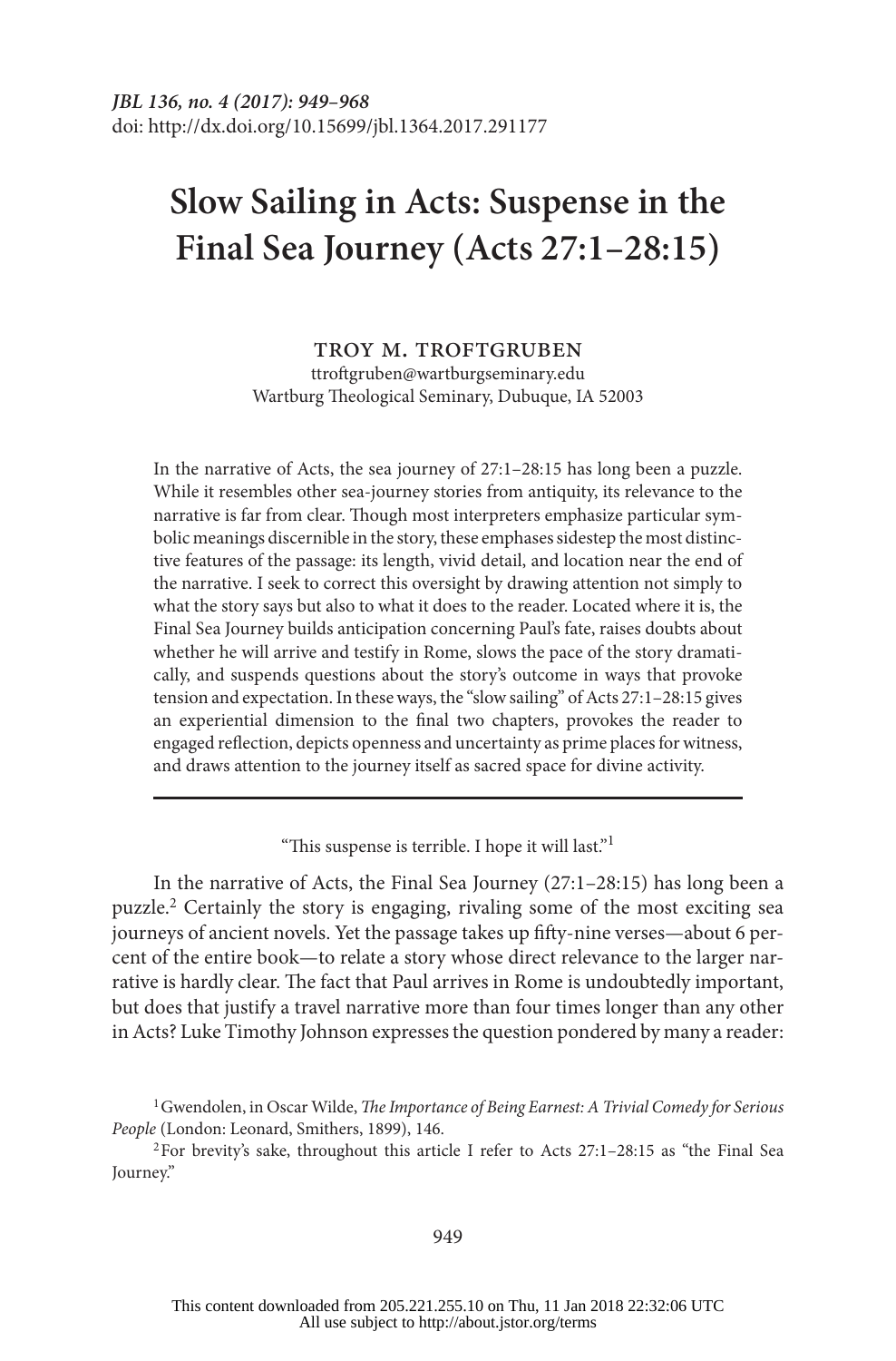"Why does [Luke] spend so much time and care on what was after all only a voyage?"<sup>3</sup>

Many scholars have proposed solutions to this puzzle. Advocates of the narrative's historicity propose that the Final Sea Journey is so long and detailed because it reflects actual events, recorded as the personal memoirs of the author. The "personal memoirs" interpretation has a long line of prominent supporters, from Irenaeus to Henry J. Cadbury and to this day.4 This theory, however, often presumes that the Sea Journey's first-person references ("we") imply a firsthand witness as author. Scholars in recent decades have challenged this assumption based on the functions of such references in Acts and in ancient literature, showing at the very least that such accounts may reflect diverse motives.<sup>5</sup> In short, it is far from clear that the Final Sea Journey comprises the author's personal memoirs.

A second proposal for the distinctive length of the Sea Journey is expressed by Martin Dibelius: "Luke"6 incorporated a preexisting story of voyage and shipwreck, into which he inserted his story of Paul.<sup>7</sup> Though interesting, this theory

3Luke Timothy Johnson, *The Acts of the Apostles*, SP 5 (Collegeville, MN: Liturgical Press, 1992), 450.

<sup>4</sup> Irenaeus, *Haer.* 3.14.1; Henry J. Cadbury, "We and I Passages in Luke-Acts," *NTS* 3 (1956): 128–32. J. B. Lightfoot is another who would almost certainly have been a supporter (see *The Acts of the Apostles: A Newly Discovered Commentary*, ed. Ben Witherington III and Todd D. Still, Lightfoot Legacy 1 [Downers Grove, IL: IVP Academic, 2014], 61–66). Other supporters are Martin Hengel, *Acts and the History of Earliest Christianity*, trans. John Bowden (Philadelphia: Fortress, 1979), 66–67; Colin J. Hemer, "First Person Narrative in Acts 27–28," *TynBul* 36 (1985): 79–109; Joseph A. Fitzmyer, *Luke the Theologian: Aspects of His Teaching* (New York: Paulist, 1989), 16–22; Jürgen Wehnert, *Die Wir-Passagen der Apostelgeschichte: Ein lukanisches Stilmittel aus jüdischer Tradition*, GTA 40 (Göttingen: Vandenhoeck & Ruprecht, 1989). See also Ernst Haenchen, "Acta 27," in *Zeit und Geschichte: Dankesgabe an Rudolf Bultmann zum 80. Geburtstag*, ed. Erich Dinkler (Tübingen: Mohr Siebeck, 1964), 235–54; Brian Rapske, "Acts, Travel and Shipwreck," in *The Book of Acts in Its Graeco-Roman Setting*, ed. David W. J. Gill and Conrad Gempf, BAFCS 2 (Grand Rapids: Eerdmans, 1994), 1–47; J. M. Gilchrist, "The Historicity of Paul's Shipwreck," *JSNT* 61 (1996): 29–61,<https://doi.org/10.1177/0142064x9601806102>; Jacob Jervell, *Die Apostelgeschichte*, KEK 3 (Göttingen: Vandenhoeck & Ruprecht, 1998), 612–14; Darrell L. Bock, *Acts*, BECNT (Grand Rapids: Baker Academic, 2007), 727–28.

5Vernon K. Robbins, "The We-Passages in Acts and Ancient Sea Voyages," *BR* 20 (1975): 5–18; Susan Marie Praeder, "The Problem of First Person Narration in Acts," *NovT* 29 (1987): 193–218, [https://doi.org/10.1163/156853687x00083;](https://doi.org/10.1163/156853687x00083) Dennis R. MacDonald, "The Shipwrecks of Odysseus and Paul," *NTS* 45 (1999): 88–107, esp. 89; Samuel Byrskog, "History or Story in Acts—A Middle Way? The 'We' Passages, Historical Intertexture, and Oral History," in *Contextualizing Acts: Lukan Narrative and Greco-Roman Discourse*, ed. Todd C. Penner and Caroline Vander Stichele, SymS 20 (Atlanta: Society of Biblical Literature, 2003), 257–83; William Sanger Campbell, *The We Passages in the Acts of the Apostles: The Narrator as Narrative Character*, SBLStBL 14 (Atlanta: Society of Biblical Literature, 2007). See also A. J. M. Wedderburn, "The 'We'-Passages in Acts: On the Horns of a Dilemma," *ZNW* 93 (2002): 78–98.

<sup>6</sup> I use "Luke" in this article simply as a shorthand reference to the author of Luke and Acts. 7Martin Dibelius, *Studies in the Acts of the Apostles*, ed. Heinrich Greeven, trans. Mary Ling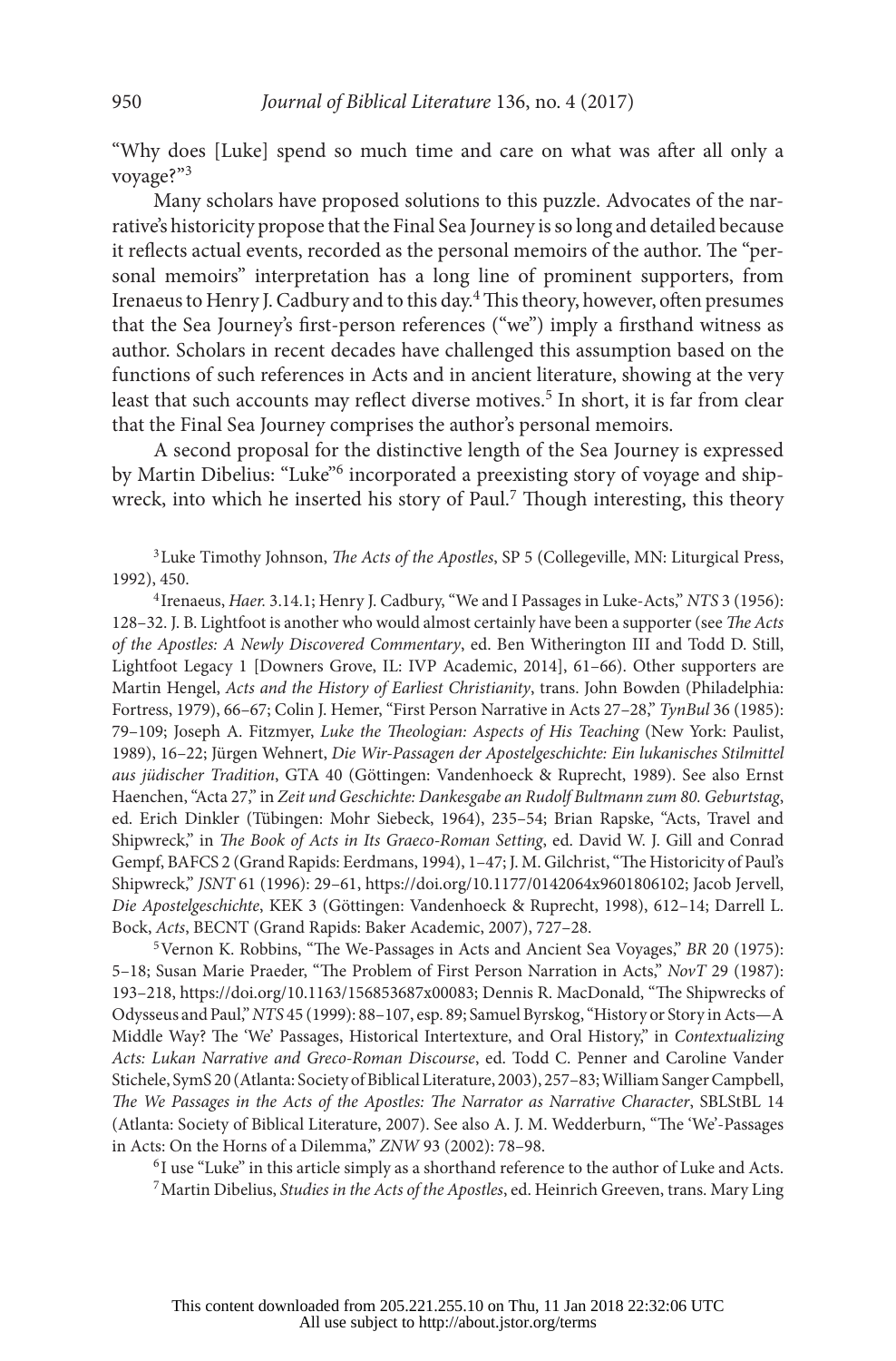implies that Luke was incapable of using sources in ways that are nuanced and subtle; there is very little in Acts to support this idea. If source-critical studies of Acts in the early twentieth century showed anything, it was a remarkable lack of agreement on where—if anywhere—there is evidence of the narrative as a patchwork of traditions.<sup>8</sup> In other words, incorporation of a preexisting narrative in the Sea Journey cannot be clearly demonstrated. More recently, scholars have nuanced this proposal further: Luke's Sea Journey reflects not *incorporation* but *imitation* of a preexisting journey story. Dennis MacDonald, for instance, suggests that the Final Sea Journey imitates scenes from Homer's *Odyssey.*<sup>9</sup> Indeed, classic and conventional shipwreck stories from ancient literature may well have influenced Acts 27:1–28:15, since perilous sea journeys were common in literary tradition. But evidence for such direct influence is not overwhelming—at least not enough to justify the passage's distinctiveness within the larger narrative of Acts. Most important of all, the proposals noted above sidestep questions of exegetical meaning: they explain and justify Acts 27:1–28:15 more than interpret its function and significance.

Richard Pervo has judiciously observed that discerning the meaning of the Final Sea Journey is inextricably bound to three factors: its length, its position in the narrative, and the symbolisms associated with sea voyage in ancient literature.<sup>10</sup>

<sup>(</sup>New York: Scribner's Sons, 1956), 204–6. Dibelius simply developed older suggestions, e.g., of Julius Wellhausen (*Kritische Analyse der Apostelgeschichte*, Abhandlungen der Königlichen Gesellschaft der Wissenschaften zu Göttingen: Philologish-historische Klasse 15.2 [Berlin: Weidmann, 1914], 2) and Paul Wendland (*Die urchristlichen Literaturformen*, 2nd ed., HNT 1.3 [Tübingen: Mohr, 1912], 324 and n. 4). Similar arguments, with various nuances, are issued by Ernst Haenchen (*The Acts of the Apostles: A Commentary*,trans. Bernard Noble et al. [Philadelphia: Westminster, 1971], 709), Hans Conzelmann (*Acts of the Apostles: A Commentary on the Acts of the Apostles*, trans. James Limburg, A. Thomas Kraabel, and Donald H. Juel, Hermeneia [Philadelphia: Fortress, 1987], 221), J. Roloff (*Die Apostelgeschichte*, NTD 5 [Göttingen; Vandenhoeck & Ruprecht, 1981], 358–60), Alfons Weiser (*Die Apostelgeschichte*, 2 vols., ÖTBK 5 [Gütersloh: Gütersloher Verlagshaus, 1981, 1985], 2:390–91, 659–60), and Gerhard Schneider (*Die Apostelgeschichte*, 2 vols., HThKNT 5 [Freiburg im Breisgau: Herder, 1980–1982], 2:387). 8F. J. Foakes-Jackson and Henry J. Cadbury summarize: "The truth seems to be that

although there is a *prima facie* probability for the use of written sources in Acts…, the writer wrote too well to allow us to distinguish with certainty either the boundaries of his sources or the extent of his own editorial work" ("The Internal Evidence of Acts," in *The Acts of the Apostles*, part 1 of *The Beginnings of Christianity*, ed. F. J. Foakes-Jackson and Kirsopp Lake, 5 vols. [London: Macmillan, 1920–1933], 2:133).

<sup>9</sup>Dennis R. MacDonald, "Shipwrecks of Odysseus." Many interpreters—not just MacDonald—have observed that the language of "beaching the ship" (ἐπέκειλαν τὴν ναῦν) in Acts 27:41 reflects language from Homer's *Odyssey* (9.148, 546; 13.113–114). Susan Marie Praeder, "Acts 27:1–28:15: Sea Voyages in Ancient Literature and the Theology of Luke-Acts," *CBQ* 46 (1984): 683–708, here 701; Kenneth L. Cukrowski, "Paul as Odysseus: An Exegetical Note on Luke's Depiction of Paul in Acts 27:1–28:10," *ResQ* 55 (2013): 24–34.<br><sup>10</sup>Richard I. Pervo, *Acts: A Commentary*, Hermeneia (Minneapolis: Fortress, 2009), 648.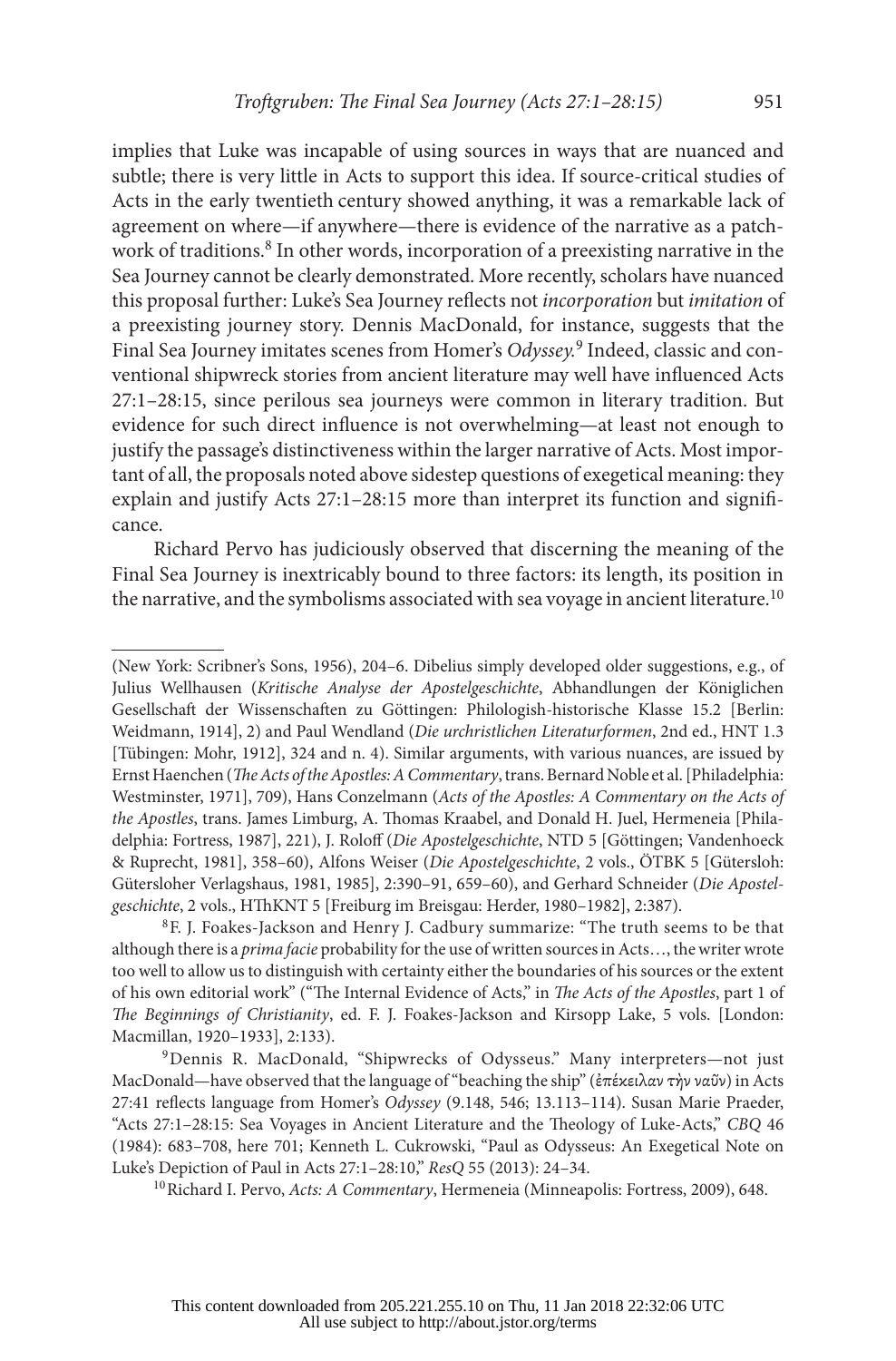Emphasizing the third of these factors, Pervo and many others highlight one of the following particular symbolic meanings for the Final Sea Journey: divine providence, death and resurrection, salvation for all peoples, a model for navigating the Roman imperial world, or Paul's vindication.<sup>11</sup> All of these interpretations advance particular insights about the passage, but their emphases tend to avoid the story's most distinctive features: its length, vivid detail, and location in the narrative. As Johnson points out:

If the author's point was so patently allegorical, we have even less understanding of why the pedestrian elements of the story were retained. Why did Luke distract us with so much detail, if the detail was supposed to be ignored in favor of the overall pattern?12

Johnson may exaggerate the nature of allegory, but his point stands: interpretations that emphasize symbolic meaning generally overlook the Sea Journey's most distinctive qualities—its length and position in the narrative. Striving for a worthy goal (discerning symbolic meaning) results in an unfortunate imbalance, which calls for renewed attention to the overlooked factors (the passage's length, detail, and position). The question is this: given the position and length of the Final Sea Journey, how does it impact a reading of Acts on a *literary* level?

The Final Sea Journey makes up 80 percent of the final two chapters of Acts, which Loveday Alexander calls the "narrative epilogue."<sup>13</sup> At this juncture, questions

11For divine providence, see Charles H. Talbert, *Reading Acts: A Literary and Theological Commentary on the Acts of the Apostles*, Reading the New Testament (New York: Crossroad, 1997), 223–25; Talbert and J. H. Hayes, "A Theology of Sea-Storms in Luke-Acts," *Society of Biblical Literature 1995 Seminar Papers*, SBLSP 34 (Atlanta: Scholars Press, 1995), 321–36; and Bock, *Acts*, 726–47. For death and resurrection, see Pervo, *Acts*, 652–54, 666–67, 677; cf. Talbert and Hayes, "Theology of Sea-Storms," 335–36; and see n. 40 below. For salvation for all peoples, see Floyd V. Filson, "The Journey Motif in Luke-Acts," in *Apostolic History and the Gospel: Biblical and Historical Essays Presented to F. F. Bruce on His 60th Birthday*, ed. W. Ward Gasque and Ralph P. Martin (Grand Rapids: Eerdmans, 1970), 68–77; Praeder, "Sea Voyages," 683–706; and Robert C. Tannehill, *The Narrative Unity of Luke-Acts: A Literary Interpretation*, 2 vols. (Philadelphia: Fortress, 1986, 1990), 2:336–37. For a model for navigating the Roman imperial world, see Warren Carter, "Aquatic Display: Navigating the Roman Imperial World in Acts 27," *NTS* 62 (2016): 79–96. For Paul's vindication, see Garry W. Trompf, "On Why Luke Declined to Recount the Death of Paul: Acts 27–28 and Beyond," in *Luke-Acts: New Perspectives from the Society of Biblical Literature Seminar*, ed. Charles H. Talbert (New York: Crossroad, 1984), 225–39; David Ladouceur, "Hellenistic Preconceptions of Shipwreck and Pollution as a Context for Acts 27–28," *HTR* 73 (1980): 435–49; and John C. Clabeaux, "The Story of the Maltese Viper and Luke's Apology for Paul," *CBQ* 67 (2005): 604–10.

<sup>12</sup> Johnson, *Acts*, 457.

13Loveday C. Alexander, "Reading Luke-Acts from Back to Front," in *The Unity of Luke-Acts*, ed. J. Verheyden, BETL 142 (Leuven: Leuven University Press, 1999), 419–46, here 424. So also Daniel Marguerat, "The Enigma of the End of Acts (28.16–31)," in *The First Christian Historian: Writing the 'Acts of the Apostles,'* trans. Ken McKinney, G. J. Laughery, and Richard Bauckham,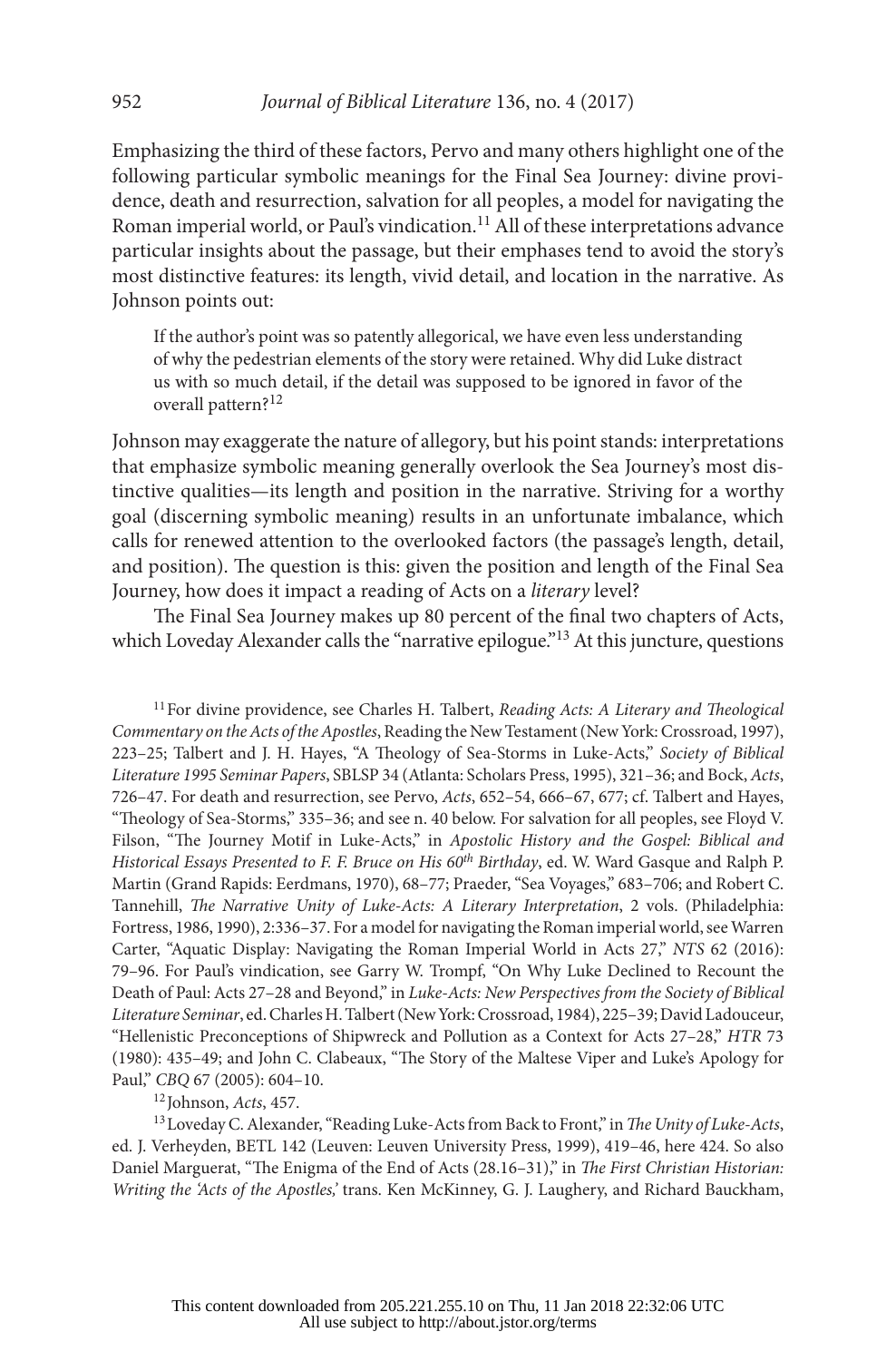about Paul's fate are of paramount importance: his arrival at Rome has been anticipated since chapter 19 (19:21, 23:11, 25:12), and since then threats to his life  $(21:27-36, 23:12-35, 25:1-12)$  and omens of his death  $(20:17-38, 21:1-26)$  have only increased. Surprisingly, then, the Final Sea Journey slows down the pace of the story dramatically—with nautical details and extensive length—at a point so close to the ending. In this way Acts 27:1–28:15 suspends the story's outcome in ways that generate tension and anticipation. The Final Sea Journey of Acts suspends in order to provoke and, in the process, casts a new vision of hope for apostolic witness and the spaces where it takes place.

#### **I. Defining Suspense**

Stated simply, suspense is the act of fostering in an audience (or reader) a prolonged anticipation of what follows.14 As for what fosters suspense, we take our cue from ancient rhetoricians and authors, who knew well the rhetorical impact of suspense. According to many ancient writers, plots of great stories must generate a sense of organic completion. Aristotle held that "well-constructed plots" must neither begin nor end "arbitrarily" but create the sense that nothing afterward occurs (*Poet.* 1450b30–35; cf. 1452b–1454a).15 Likewise, Dionysius of Halicarnassus writes that an ending must "draw together the action so that nothing else seems needed" (*Thuc.* 10.830; see also 12.837, 16.847). Referring to history writing, Diodorus Siculus gives one of the fullest descriptions of literary completion:

In all historical writings it is proper for authors to include in their books occurrences of states or rulers that are complete in themselves from beginning unto the end. For I think history done in this way is most memorable and most intelligible to the readers. Incomplete occurrences, since they have no continuity between the beginning and ending, interrupt the interest of the engaged reader. In contrast, occurrences that have narrative continuity include a full report of events unto its completion [τελευτή]. (16.1.1–2)

This sense of completion, Diodorus suggests, maintains "the interest of the engaged reader" by its focus and unity. In other words, writings that foster a sense of completion best engage readers' interests. In addition, ancient authors indicate that certain forms of writing are associated with particular expectations—like conflict and resolution in tragedy (Aristotle, *Poet.* 1455b) or an end to conflict in a history about

SNTSMS 121 (Cambridge: Cambridge University Press, 2002), 216–21, [https://doi.org/10.1017/](https://doi.org/10.1017/CBO9780511488061) [CBO9780511488061](https://doi.org/10.1017/CBO9780511488061).<br><sup>14</sup>Cf. Eric S. Rabkin's definition: "An anxious uncertainty about what is going to happen,

especially to those characters with whom we have established bonds of sympathy" (*Narrative Suspense: "When Slim Turned Sideways…"* [Ann Arbor: University of Michigan Press, 1973], 60).

<sup>&</sup>lt;sup>15</sup> All translations of ancient texts in this article are my own unless otherwise noted.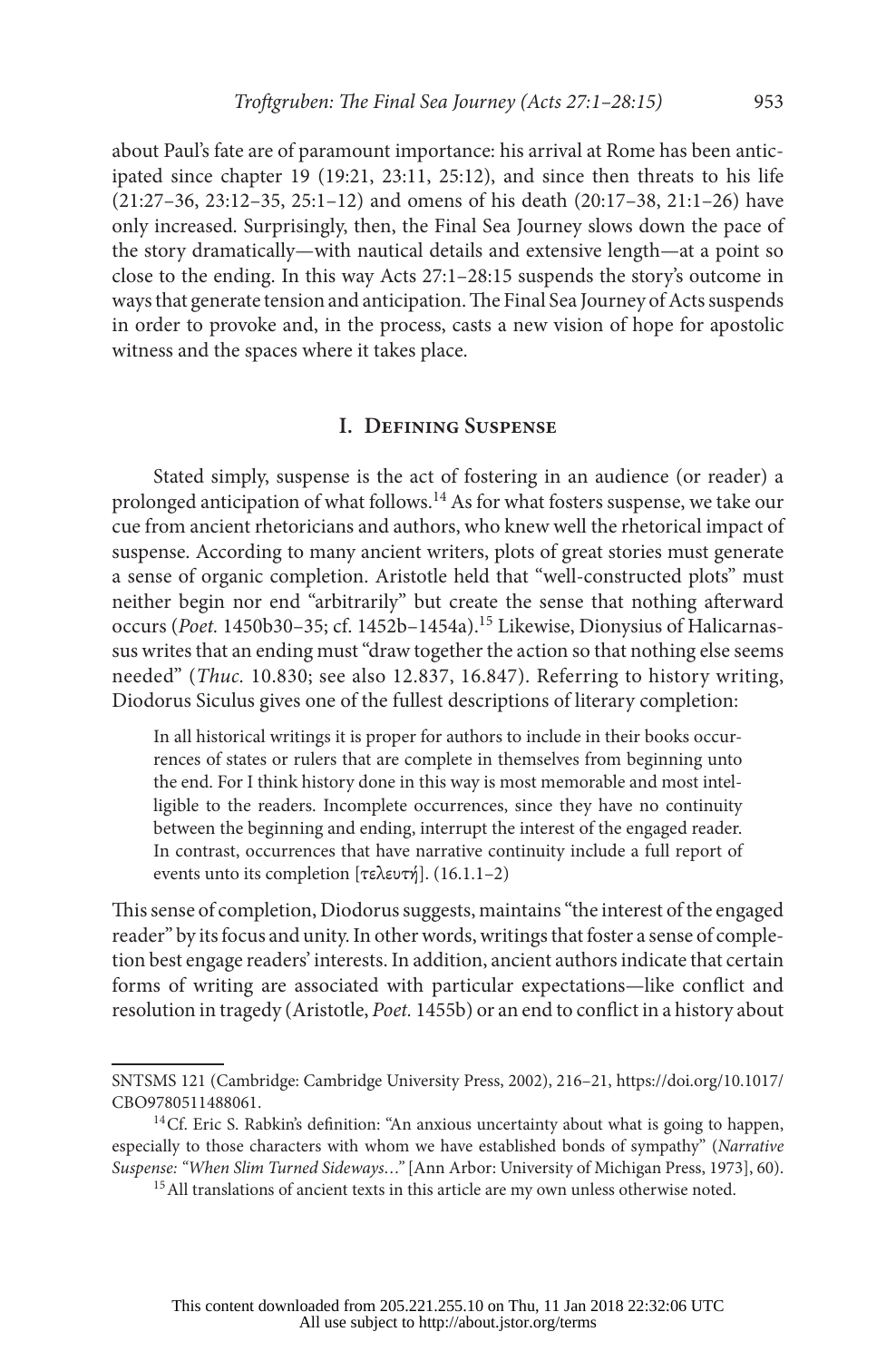war (Dionysius, *Pomp.* 3.769–771). Sometimes these expectations are fostered not by genre conventions but by the narrative itself. For instance, Dionysius of Halicarnassus criticizes Thucydides because he "promises to set forth all" of the Peloponnesian War but does not—leaving his work flawed and apparently "unfinished" (*Thuc.* 12.837; *Pomp.* 3.711). Whether expectations stem from genre conventions or narrative cues, they foster anticipation of events yet to come that will generate completion. This *anticipation* (or "expectation") of future events is the first and primary component of suspense.

A second primary ingredient to suspense is *deferring* (or "suspension," or "prolonging"). In the *Poetics*, Aristotle names two essential components of the tragic plot: conflict (δέσις) and resolution (λύσις). With conflict he associates events outside of and within the story, "from the beginning to the furthest point before changing to prosperity or adversity" (1455b). His expansive definition of conflict suggests that a story's central conflict is what primarily drives the story, whereas resolution allows for a fitting point of cessation. The art of composing fine tragedy, Aristotle notes, is to balance worthy conflict with an adequate counterpart in resolution, since "many writers handle the conflict well, but the resolution badly" (1456a).16 Quintilian associates "deferring" in his *Institutes of Oratory* (ca. 95 CE) with the practice of *sustentatio* ("suspension"): to engage one's audience for a time on one trajectory, only to alter the development toward a different end (*Inst.* 9.2.22– 23).17 The practice entails plot reversal, but the core rhetorical effect stems from delaying—or suspending—fulfillment of the audience's expectations. Although Quintilian writes in Latin in the late first century, his ideas build upon Aristotle's ancient concepts of περιπέτεια ("reversal") and άναγνώρισις ("recognition").<sup>18</sup> But only with Quintilian do we get the specific language of "suspension" (*sustentatio*) along with its clear description. His notion constitutes an apt definition for "deferring" or "suspension."

A third component that fosters suspense is *uncertainty* (or "raising doubts"). Since a sense of completion was widely expected for virtually all forms of writing in antiquity, uncertainty about whether such completion will happen generates tension. In the earliest surviving composition exercises, the *Progymnasmata* of Aelius Theon (first century CE), the rhetorical practice of "raising doubts" (ἐπαπορεῖν) is named as an engaging way to vary the composition of narrative

<sup>16</sup> Aelius Theon also observes the balance between things distressing to hearers and those more pleasing and ultimately encourages favoring the latter (*Prog.* 80). 17 See also Quintilian's concepts of παράδοξον ("paradox") and *inopinatum* ("surprise") (*Inst.* 

9.2.23–24).<br><sup>18</sup>That is, altering ("reversing") a long-standing plot trajectory with a sudden illumination ("recognition") of truths that beforehand were obscured (*Poet.* 1452a–b). In Aristotle's mind, the two concepts are linked: "the finest recognition [ἀναγνώρισις] is that which occurs simultaneously with reversal [περιπέτεια]" (*Poet.* 1452a).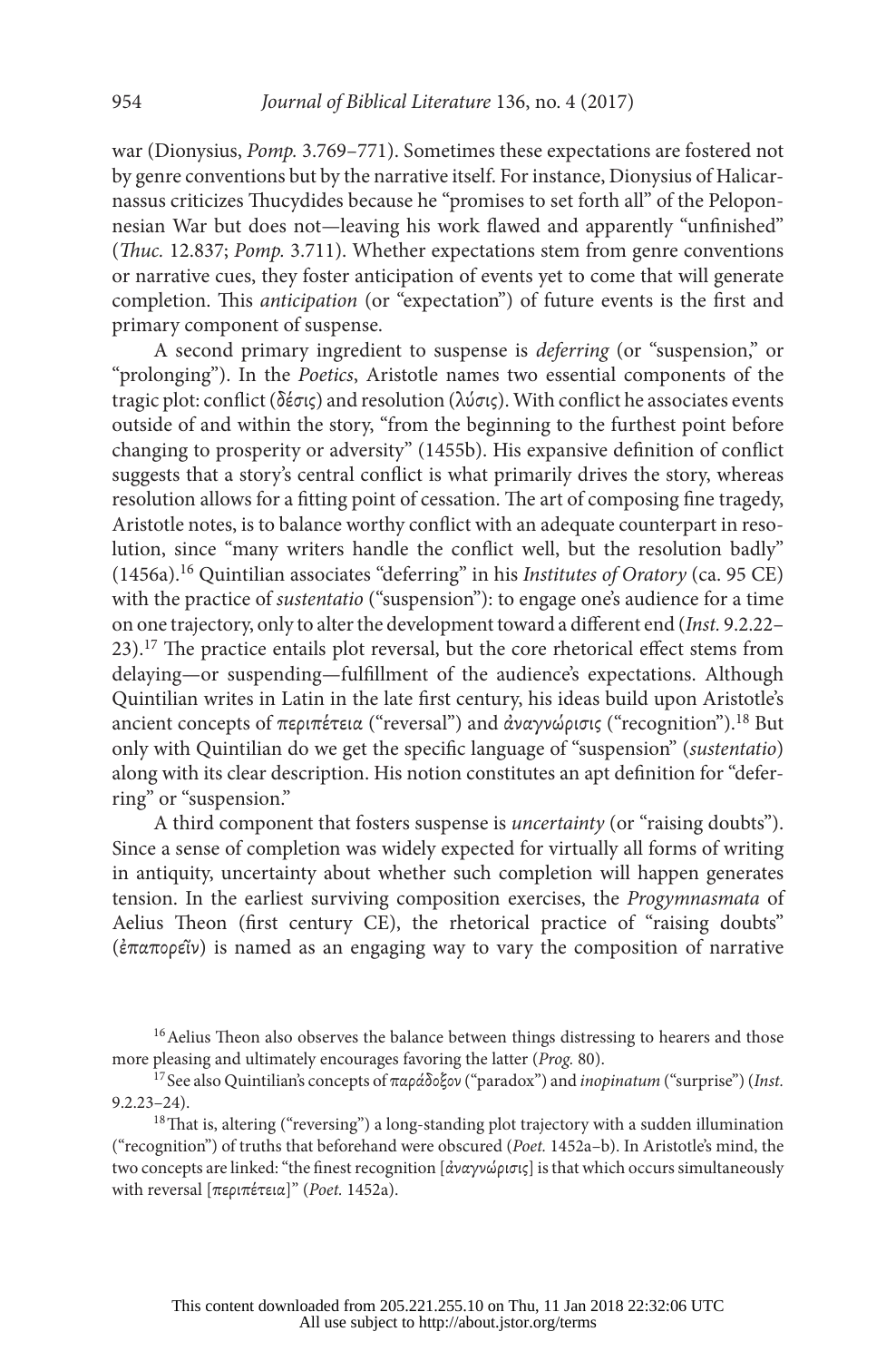(87–88).19 Quintilian describes a parallel notion in Latin: *dubitatio* ("uncertainty" or "hesitation"): giving the impression that an intended outcome is threatened or uncertain (*Inst.* 9.2.19). He explains that in oral speech *dubitatio* occurs when the speaker conveys uncertainty about how to proceed:

Uncertainty [is] when we pretend to question ourselves, where to begin, where to end, what may possibly be said, or what is to be said at all. All [speeches] are full of just such examples, but one suffices for now: "moreover, as for myself, I do not know where I might turn. Should I deny that there was a scandalous report that the jury had been corrupted?" (*Inst.* 9.2.19; see also 9.1.35, 9.3.88–89)

Both Aelius Theon and Quintilian describe what seems to have been a wellestablished rhetorical practice, judging from the number of rhetoricians who refer to it (Rutilius Lupus 2.10; Rhet. Her. 4.40; Apsines, *Ars rhet.* 258.10, 328.15).20 Most of these authors are concerned with the context of oral presentation, but the idea still applies well to written narrative: uncertainty is when a narrative (vs. an orator) gives the impression that an expected outcome will not take place, typically because of insurmountable threats or situations of peril. Such circumstances "raise doubts" about anticipated events in ways that parallel the oratorical practices of ἐπαπορεῖν and *dubitatio* but pertain to the nature of narrative. For example, at the start of the last book of Chariton's novel, the author toys with the idea of more intensified perils:

So Fortune intended to render something not only paradoxical but moreover cruel: Chaereas, although having Callirhoe in his possession, would not recognize her and would take other wives on board his ship to carry them away but leave his own wife behind … as spoils of war for his own enemies. (8.1.2)

At this point the author suddenly redirects the novel's course:

But Aphrodite thought this too harsh.… Aphrodite had mercy upon him, and, after having harassed through land and sea the lovely couple which she at the start had brought together, she again desired to reunite them. And I think that

19Cf. George A. Kennedy, *Progymnasmata: Greek Textbooks of Prose Composition and Rhetoric*, WGRW 10 (Atlanta: Society of Biblical Literature, 2003), 88: "The speaker seems in doubt because, while a questioner seeks an answer, one in doubt does not quite do so but only addresses himself as at a loss."

20The anonymous Rhetorica ad Herennium (first century BCE) discusses *dubitatio* (4.40) using an example that Quintilian later uses (*Inst.* 9.3.88–89), but the Rhetorica does not discuss the topic as extensively as Quintilian. Publius Rutilius Lupus (first century CE) abridges ideas from Gorgias of Athens in discussing the practice of *aporia* (ἀπορία): raising doubts (*On the Figures of Speech* 2.10). The third-century CE *Art of Rhetoric* by Apsines of Gadara names διαπορήσις ("being at a loss") as a worthy rhetorical tactic but without substantial discussion: "Also useful in them are διαπορήσεις: 'What ought I do? Be silent or speak?'" (258.10 [27]; see also 328.15).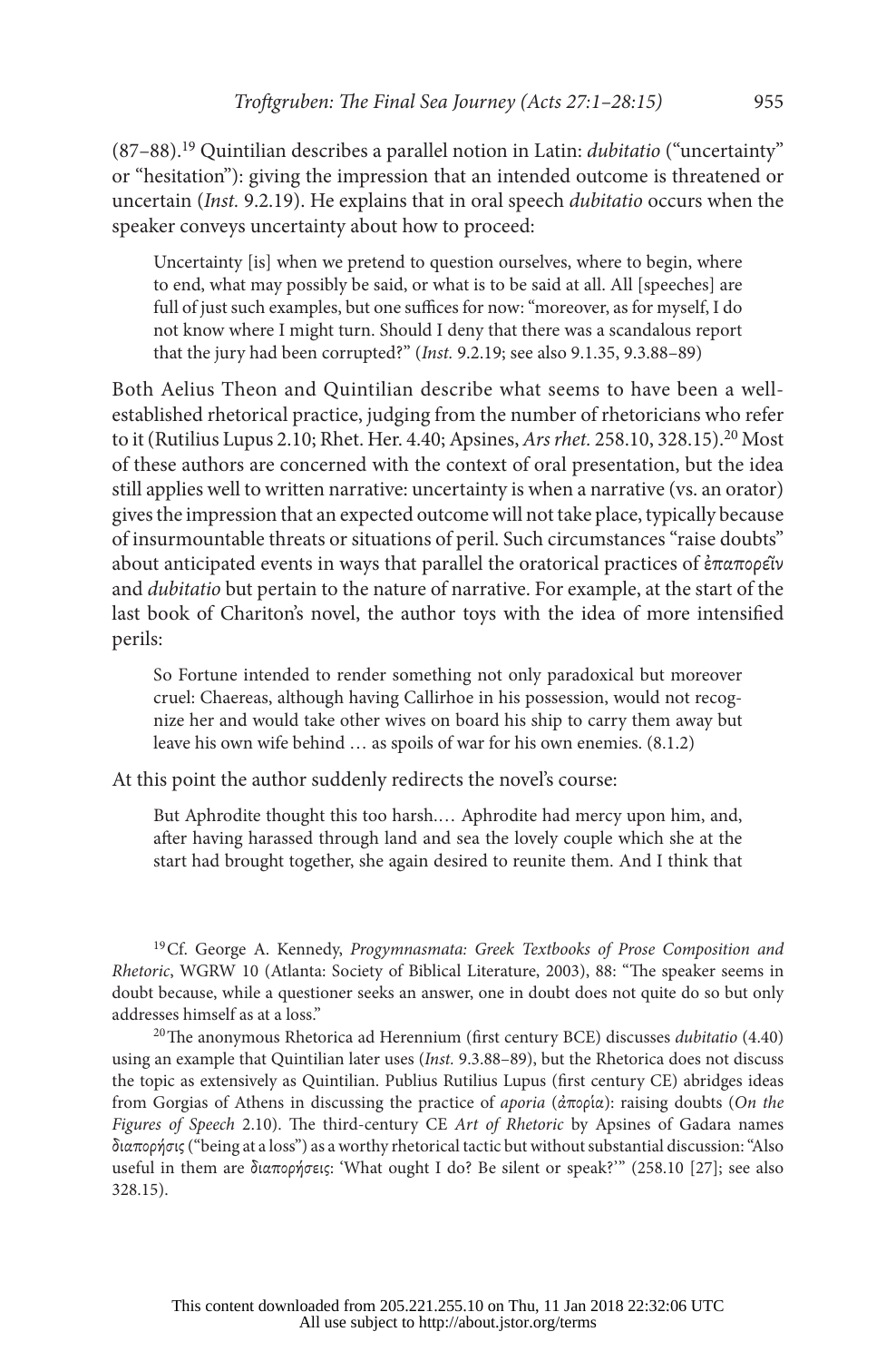this final chapter will be most pleasurable for my readers, for it is a cleansing of the cruelties earlier on. (8.1.3–4)

The implied author's explicit deliberation (through Aphrodite's feelings) parallels the orator's tactic of "raising doubts," showing both an example of uncertainty in narrative prose and the use of rhetorical practices in various contexts (oral and literary).

A final contributor to suspense is *empathy.* While empathy for narrative characters may transpire by various means, it is essential in order for suspense to be experienced. For instance, Aristotle states that the "superior poet" (ποιητής ἀμείνων) must generate fear and pity in an audience, "so that the one who hears the events transpire experiences trembling and pity at what takes place" (*Poet.* 1453b).21 Fear and pity are interesting selections, since tragedy might easily generate many other emotions. But G. R. F. Ferrari rightly observes that fear and pity, for Aristotle, are the finest paths to an audience's "sympathetic fear for the hero and his impending fate."22 For the context of oral speech, Quintilian describes an analogous tactic: *communicatio* ("consultation")—to consult or include one's audience in the thought process of a speech (*Inst.* 9.2.20; cf. 9.1.30; see also Cicero, *De or.* 3.204).<sup>23</sup> Quintilian gives an example from the defense of Cloatilla by Domitius Afer:

She is in such confusion that she knows neither what is permitted for a woman nor what is becoming for a wife. It may be that chance has brought you into contact with the unhappy woman in her helpless plight. You, her brother, and you, her father's friends: what counsel do you give her?" (*Inst.* 9.2.20–21)

In oral speech, *communicatio* is a form of "codeliberation," which entails addressing the audience directly. But the context of written narrative is different: in most cases the outcome is already written, and direct address is rare. Whereas an orator might "codeliberate" directly with an audience, a literary work achieves the same goal through fostering empathy—whether by fear and pity (so Aristotle) or other narrative techniques.24 Aristotle readily admits in his discussion of audience empathy that his discoveries have come more from "chance" (τύχη) than by deliberate method (τέχνη) (*Poet.* 1454a). His observation only underscores the fact

<sup>21</sup> Aristotle discusses at length what generates this effectively in tragedy, focusing especially on sufferings and sinister acts that occur in family relationships (*Poet.* 1452b–1454a, esp. 1453b–1454a). 22G. R. F. Ferrari, "Aristotle's Literary Aesthetics," *Phronesis* 44 (1999): 181–98, here 196.

<sup>23</sup> Quintilian, *Inst.* 9.2.20: "when we take our opponents into consultation."<br><sup>24</sup> Ferrari agrees: "After all, the orator's task is to move his audience to action, and to that end he must make them fear for themselves. The dramatist's task is rather to engage his audience in the fiction, to bind them with its spell. The principal means by which he achieves this effect is to make them care enough about the hero to fear for him, that is to say fear on his behalf" ("Literary Aesthetics," 195–96).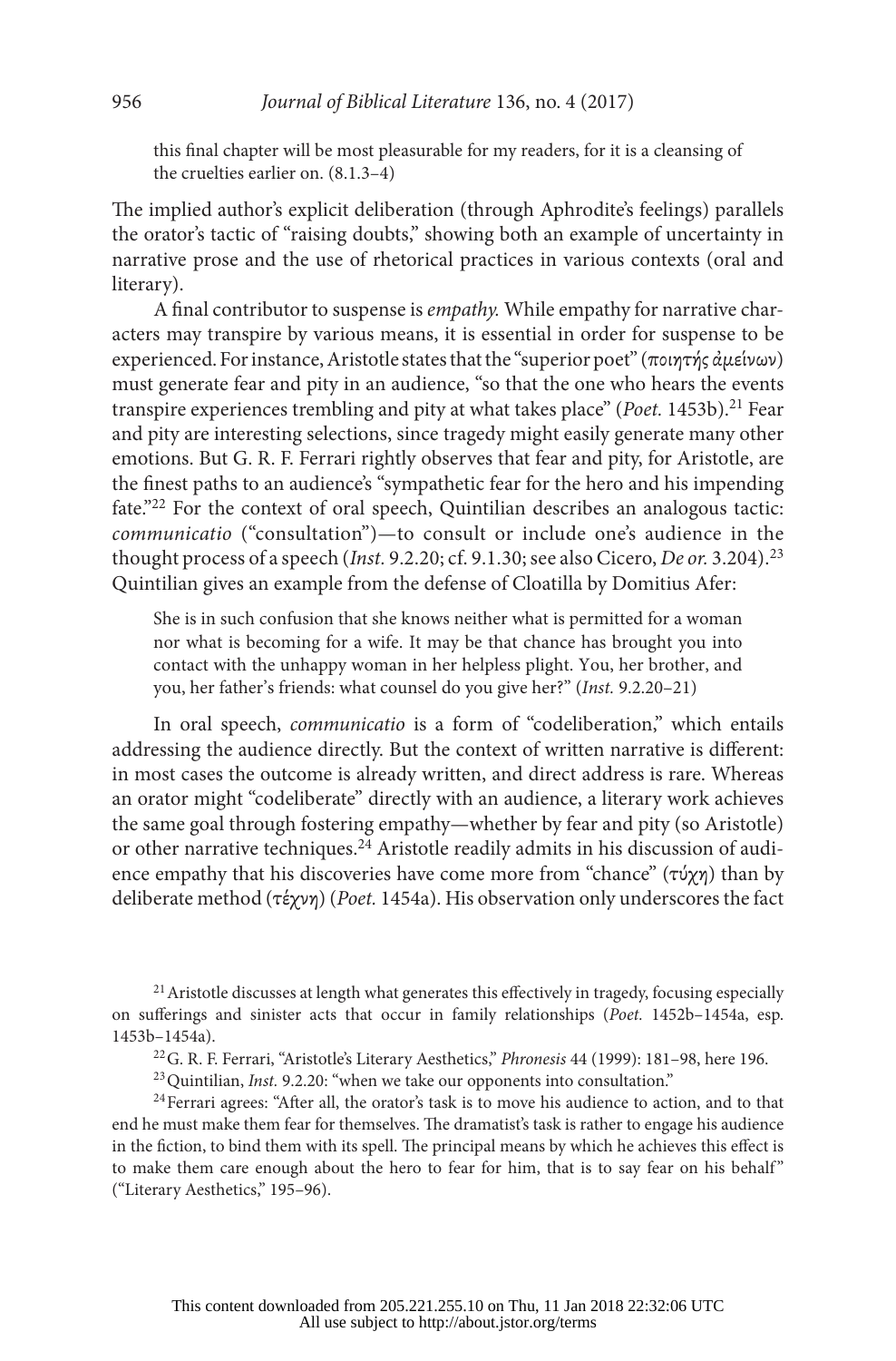that audience empathy may stem from various factors but ultimately yields an emotional engagement with the plight of story characters.<sup>25</sup>

To summarize, the following four components reflect what ancient authors and orators viewed as central contributors to narrative suspense:

- 1. Anticipation (expectation): the expectation that particular events are yet to come, whether generated by literary conventions or by allusions or forewarnings within the writing itself.
- 2. Deferring (suspension; cf. *sustentatio*): a delay in fulfilling the audience's expectations, thereby "suspending" them in a state of anticipation.
- 3. Uncertainty (raising doubts; cf. ἐπαπορεῖν, *dubitatio*): casting doubt on whether an expected outcome will occur—typically by insurmountable obstacles or situations of peril.
- 4. Empathy (cf. *communicatio*): increased engagement by the audience with the events of the narrative and the plights of its characters.

Where anticipation generates interest, suspension prolongs it, uncertainty intensifies it, and empathy enhances its emotional impact on the audience. According to the discussions among ancient authors, these are the most essential ingredients to narrative suspense.<sup>26</sup>

### **II. A Tale of Suspense: The Final Sea Journey (Acts 27:1–28:15)**

Sea journeys were relatively common in literature of antiquity. Like car-chase scenes in modern action movies, they constituted a conventional type-scene in ancient literature that many readers presumably found engaging. Its origins are at

<sup>25</sup> Related to this notion is that of narrative credibility or plausibility, which Aelius Theon discusses at some length (*Prog.* 84–87).<br><sup>26</sup>Both Rachelle Gilmour and Ralf Junkerjürgen have similar notions of suspense, but

Gilmour includes the concept of a "macrostructure" of shorter episodes, and Junkerjürgen emphasizes narrative positioning to a greater degree as well as the conditioning of the reader (Gilmour, "Suspense and Anticipation in 1 Samuel 9:1–14," *JHebS* 9 [2009]: 5–8; Junkerjürgen, *Spannung: Narrative Verfahrensweisen der Leseraktivierung; Eine Studie am Beispiel der Reiseromane von Jules Verne*, EHS.FS 261 [Frankfurt am Main: Lang, 2002], 62). For more on narrative suspense, see Peter Vorderer, Hans J. Wulff, and Mike Friedrichsen, eds., *Suspense: Conceptualisations, Theoretical Analyses, and Empirical Explorations* (Mahwah, NJ: Lawrence Erlbaum Associates, 1996); Rabkin, *Narrative Suspense*, 7–69*.* Other studies of suspense in biblical texts are Normand Bonneau, "Suspense in Mark 5:21–43: A Narrative Study of Two Healing Stories," *Thf* 36 (2005): 131–54; Charles H. Cosgrove, "Rhetorical Suspense in Romans 9–11: A Study in Polyvalence and Hermeneutical Election," *JBL* 115 (1996): 271–87, [https://doi.org/10.2307/](https://doi.org/10.2307/3266856)  [3266856](https://doi.org/10.2307/3266856).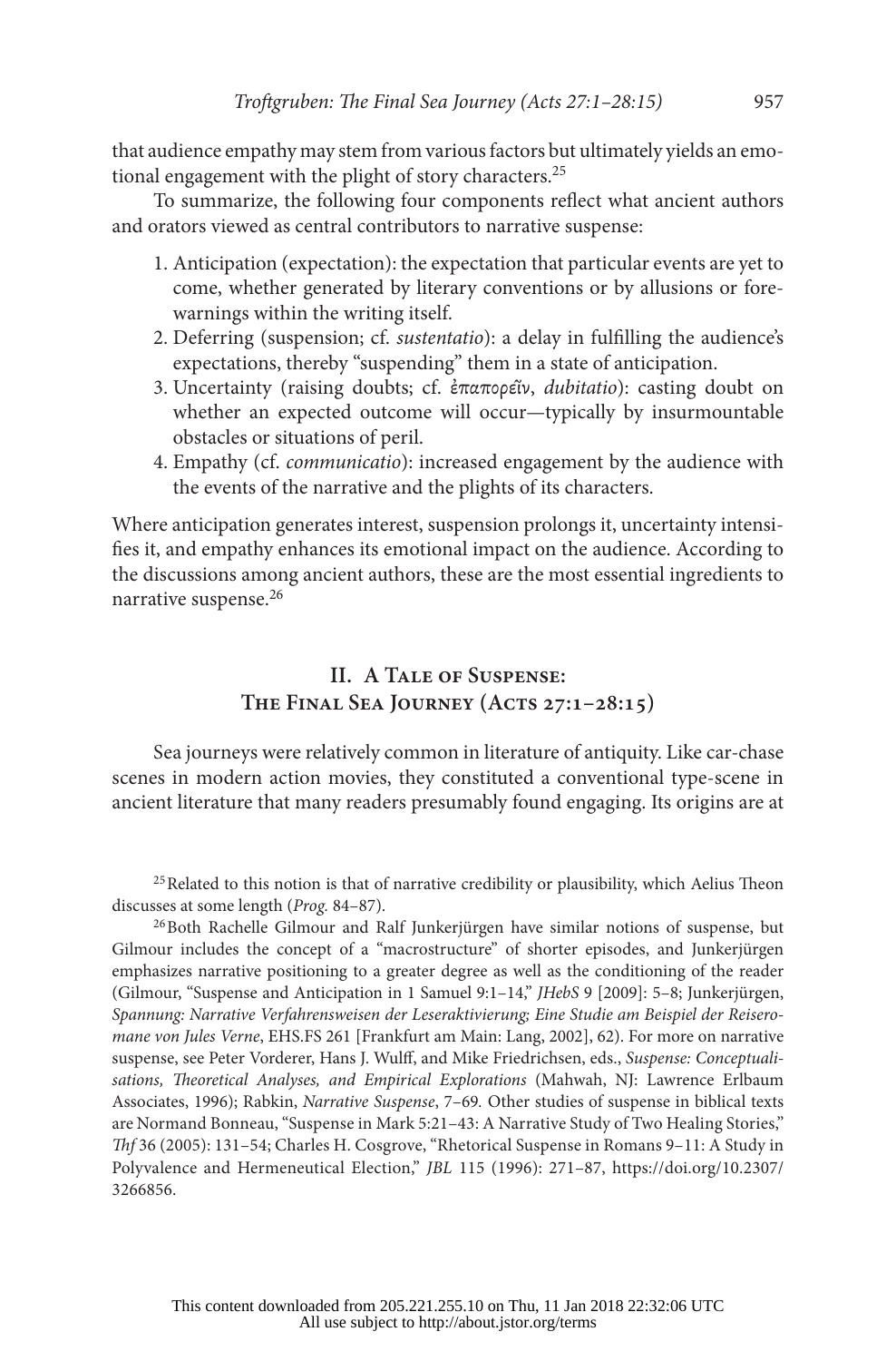least as old as Homer (*Od.* 4.499–511; 5.262–463; 12.402–425).27 In time, the typescene became prevalent enough to stimulate satire (Juvenal, *Sat.* 12.17–82; Lucian, *Merc. cond.* 1–2) and parody (Lucian, *Ver. hist.* 1.5–6). The ingredients were standard enough to call them conventional.<sup>28</sup> Sea-journey stories were entertaining and therefore were especially common in prose fiction, among other genres.<sup>29</sup> But they were not simply entertaining; they could also serve as fitting venues for moral lessons on subjects such as pride (Polybius, *Hist.* 1.37), greed (Juvenal, *Sat.* 12.17–82), wealth (Phaedrus, *Fables* 4.23), friendship (Lucian, *Tox.* 19–21), and facing crises (Lucian, *Peregr.* 43–44; T. Naph. 6:1–10).<sup>30</sup> In general, sea-journey narratives more specifically, their outcomes—could serve to indicate those whom divine beings favored. Those who survived the perils of the sea were evidently aided by divine powers—or at least not sufficiently hindered by them.<sup>31</sup> Likewise, the Final Sea Journey of Acts offers divine testimony of Paul's innocence, just as earlier chapters offered human testimony of his innocence (23:12–26:32).

There is more to Acts 27:1–28:15, however, than simply using a conventional form to make a single theological claim. Pervo observes astutely:

The keystone to the arch of issues through which all interpreters of Acts 27 must pass is its length. Why did the author devote sixty verses (c. 6 percent of the text) to the story of Paul's transfer to Rome? This is central to the question of meaning, and all discussions of text, source, and form must address it or risk the charge of irrelevance. This is, without doubt, a good story that contributes to the portrait of Paul's character and provides an additional demonstration of divine providence in operation, but those factors do not justify its length.<sup>32</sup>

27Homer's sea-journey narratives were imitated in various later works, e.g., Virgil, *Aen.*  1.34–179; Aelius Aristides, *Oration* 48.65–68; Livy 21.58.3–11; Seneca, *Ag.* 465–578; Lucan, *Bel. civ.* 4.48–120. See also n. 9 above.

<sup>28</sup> Talbert and Hayes list the following common elements: (1) a warning not to sail, (2) sailing in a bad season, (3) unusually chaotic winds, (4) darkness during the storm, (5) horrendous waves, (6) sailors scurrying about, (7) throwing cargo or tackle overboard, (8) relinquishing control of the ship to the winds and waves, (9) the ship breaking up, (10) abandoning all hope, (11) shipwreck on rocks or shallow beach, (12) drifting ashore on planks, (13) swimming ashore or to another ship, and (14) helpful natives on shore ("Theology of Sea-Storms," 322–23). See also Richard I. Pervo, Profit with Delight: The Literary Genre of the Acts of the Apostles (Philadelphia: Fortress, 1979), 50–57, esp. 50–54; Pamela Lee Thimmes, *Studies in the Biblical Sea-Storm Type-Scene: Convention and Invention* (San Francisco: Mellen, 1992).

29For example: Chariton, *Chaer.* 3.3.9–18; Achilles Tatius, *Leuc. Clit.* 3.1–5; Xenophon of Ephesus, *Ephesiaca* 3.2.11–15; Heliodorus, *Aeth.* 1.22.3–5; 1.5.27; Petronius, *Satyricon* 114. Northrop Frye observes that in the Greek novel "the normal means of transportation is by shipwreck" (*The Secular Scripture: A Study of the Structure of Romance* [Cambridge: Harvard University Press, 1976], 4).

<sup>30</sup>These and many other examples are named in Talbert and Hayes, "Theology of Sea-Storms," 323–34.

31On this, see ibid., 324–25; Pervo, *Acts*, 644–54.

32Pervo, *Acts*, 644.

This content downloaded from 205.221.255.10 on Thu, 11 Jan 2018 22:32:06 UTC All use subject to http://about.jstor.org/terms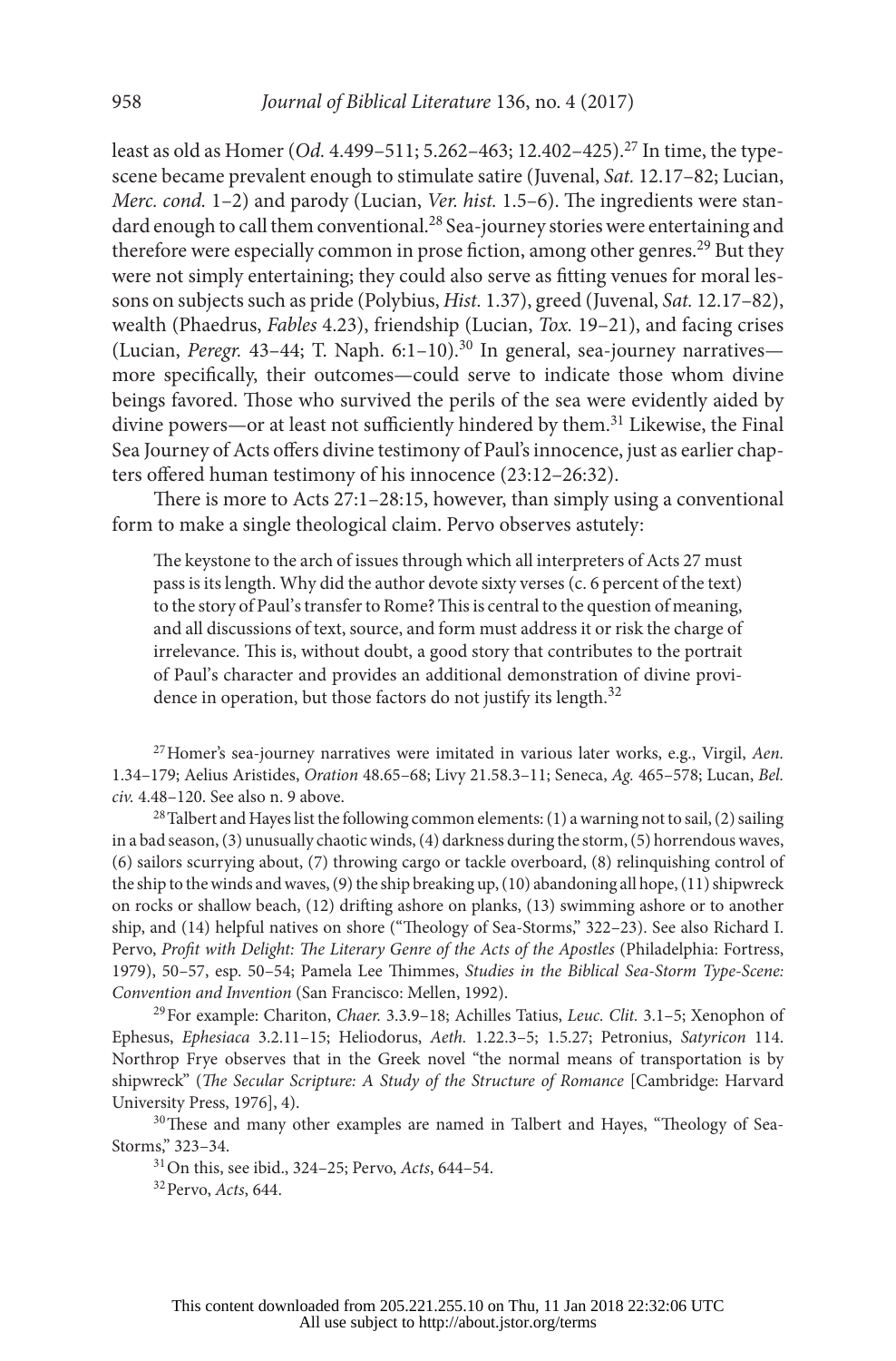First of all, many ancient writings show that a sea-journey narrative did not need to be so long. Paul summarizes a shipwreck experience in five words (2 Cor 11:25). Josephus narrates a sea voyage to Rome that entails shipwreck, a night adrift at sea, and rescue by divine initiative (*Vita* 14–16) but uses less than a tenth of the length of Luke's Sea Journey.33 Certainly there are examples in ancient literature that are comparably long (or longer), but Luke's story is longer than many.34 From Homer's era to Luke's day and beyond, the general tradition of sea-journey narratives *allows* for the length and detail of Acts 27:1–28:15 but by no means *calls for* it. Homer and many others narrated sea journeys briefly (*Od.* 4.499–511)—why Luke waxed so eloquent at this point is not clear. More interesting, among comparable examples of sea-journey narratives in antiquity, none other occurs so close to the ending of the work. Most often these accounts appear somewhere in the midsection of the narrative, as in Greek novels.<sup>35</sup> That Luke writes a sea-journey narrative of such caliber is not unprecedented; that he places it at this particular juncture is another matter entirely. Collectively, these factors raise the question, what is the significance of Luke's Final Sea Journey, given its length, detail, and location in the narrative?

What the Sea Journey of Acts does at this juncture of the narrative is generate considerable suspense about what is to come—an effect that profoundly influences the reader's experience of the final chapters. First, a central feature of suspense is anticipation, and anticipation riddles the last ten chapters of Acts. From the nineteenth chapter onward, the narrative repeatedly states that Paul will bear witness in Rome. This begins at Acts 19:21 with Paul's explicit resolution: "Now after these things had been fulfilled, Paul resolved by the Spirit to go through Macedonia and Achaia, and then to journey to Jerusalem. He said, 'Afterward it is necessary [δεῖ]

<sup>33</sup> Josephus uses sixty-two words for the journey proper (LCL) and Acts 27:1–28:15 uses 746 words, by my count of the Greek texts (NA<sup>28</sup>).

<sup>34</sup>The following sea-journey narratives, for example, are considerably briefer than the Final Sea Journey of Acts: Homer, *Od.* 4.499–511; Aeschylus, *Ag.* 647–666; Polybius, *Hist.* 1.37.1–10 (chiefly 1–6); Diogenes Laertius, *Lives of Eminent Philosophers* 9.68; Euripides, *Tro.* 77–86; Apollonius of Rhodes, *Argon.* 2.1093–1121; Xenophon of Ephesus, *Ephesiaca* 2.11; 3.2.11–15; Heliodorus, *Aeth.* 1.22.3–5; Lucian, *Ver. hist.* 1.5–6; 2.47; *Merc. cond.* 1–2; *Peregr.* 43–44; Josephus, *J.W.* 1.14.2–3 §§279–280; *Vita* 2–3 §§12–14; Jonah 1:3–17; T. Naph. 6:1–10. Other sea-journey narratives more comparable in length are Homer, *Od.* 5.262–463; 12.402–450; Herodotus 7.188– 192; Euripides, *Iph. taur.* 1391–1489; Virgil, *Aen.* 1.34–179; Tacitus, *Ann.* 2.23–24; Seneca, *Ag.*  456–578; Statius, *Theb.* 5.360–421; Lucian, *Tox.* 19–21; Petronius, *Satyricon* 114; Heliodorus, *Aeth.*  5.27; Chariton, *Chaer.* 3.3.9–18; Achilles Tatius, *Leuc. Clit.* 3.1–5. Synesius of Cyrene narrates one of the longest sea-journey narratives in antiquity (longer than Luke's), which takes up most of his *Letter 4*, but it stems from the late fourth century CE at earliest. 35E.g., *Chaer.* 3.3.9–18; Achilles Tatius, *Leuc. Clit.* 3.1–5; Xenophon of Ephesus, *Ephesiaca* 

3.2.11–15; Heliodorus, *Aeth.* 1.22.3–5; 1.5.27; Petronius, *Satyricon* 114. One sea-journey narrative that occurs just before the end is Lucian's *Peregr.* 43–44, but the author gives an explicit reason for this choice: "I shall add one more thing before I stop, in order that you may be able to have a good laugh" (43). Lucian's sea-journey story also spotlights a specific dishonorable character, which differs from Acts 27:1–28:15.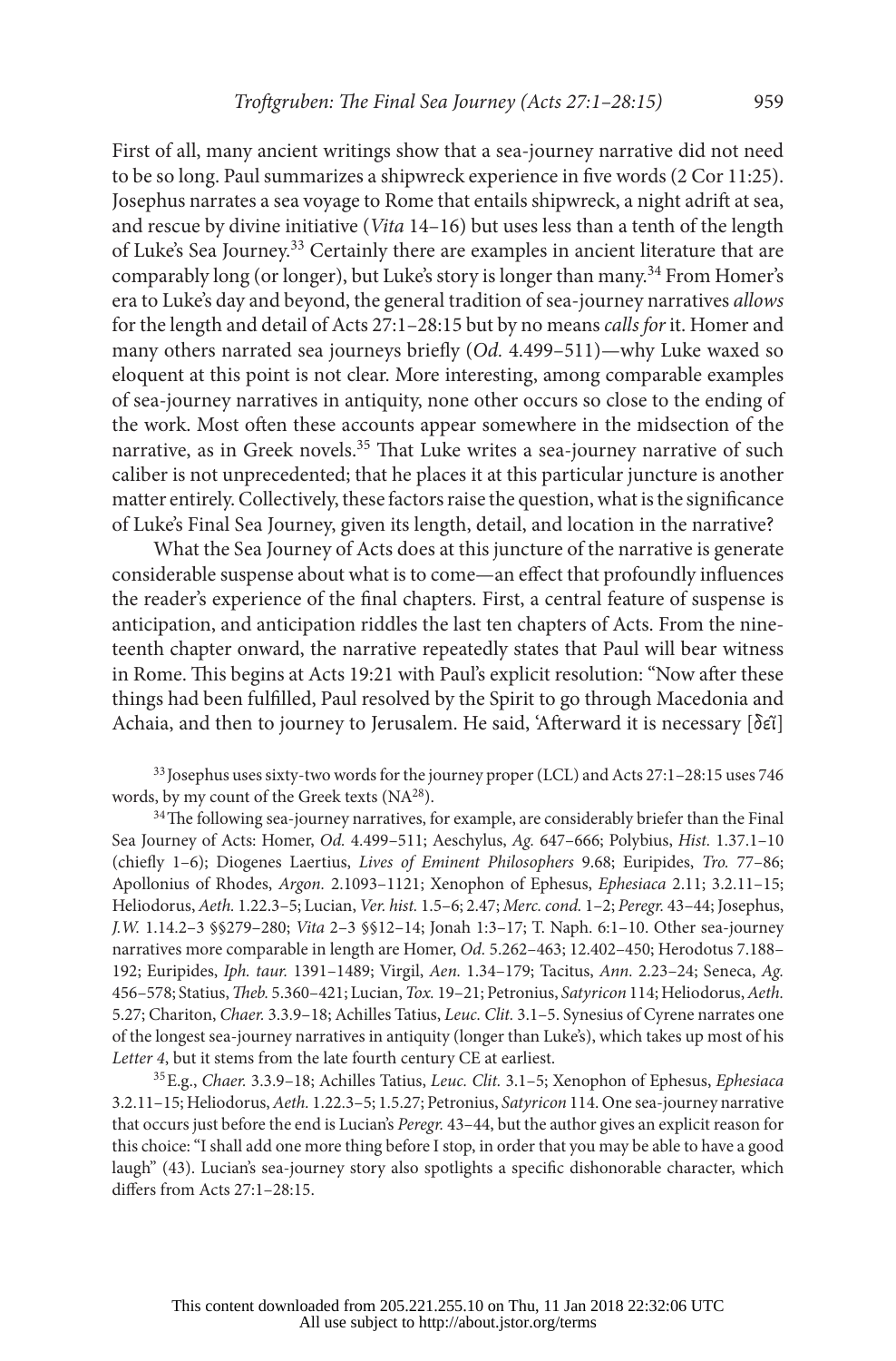for me to see Rome'" (Acts 19:21). The language of necessity (δεῖ) and the presence of the Spirit both imply that Paul's travel interests have divine origins.36 Some translate the phrase "Paul resolved by the Spirit" (ἔθετο ὁ Παῦλος ἐν τῷ πνεύματι) as "Paul resolved in his own spirit,"<sup>37</sup> but this goes against good judgment. Not only does Acts 19:21 use a characteristically Lukan expression for divine providence (δεῖ), but Luke also rarely uses πνεῦμα ("spirit" or "Spirit") elsewhere to refer to a person's state of mind (see Acts 17:16; Luke 1:17, 47). Further, the word πνεῦμα occurs often in Acts without the modifier ἅγιον ("holy") yet clearly refers to the Spirit of God (Acts 6:10; 8:18, 29; 10:19; 11:2; see also 11:28; 20:22; 21:4). Most importantly, Luke regularly draws attention to the role of the Spirit in Paul's ministry, making it odd that he would now assume jurisdiction over his travels (especially in light of 20:22–24 and 16:6–10). Just as Jesus "set his face toward Jerusalem" in Luke 9:51 as part of God's larger purpose, so Paul in Acts 19:21 sets his sights on Rome under divine jurisdiction.

The next scene of significance is Paul's farewell speech to the Ephesian elders (20:17–30), where he foresees ominous threats and no return to Ephesus (vv. 22–25). The speech's genre, tenor, narrative location, and length imply that Paul's next journey will be his last.<sup>38</sup> Furthermore, thirteen verses later Paul expresses a willingness to die: "For I am prepared not only to be bound but also to die in Jerusalem for the name of the Lord Jesus" (21:13). Two chapters later, just after a rescue from violence (23:6–10), the narrative reiterates the importance of Paul's journey to Rome. In a night vision, the Lord stands near Paul and announces, "Take courage, for just as you have testified to the things concerning me in Jerusalem, so is it necessary for you also to testify in Rome" (23:11). As with 19:21, this passage associates Paul's journey to Rome with divine destiny. Like the forewarnings of Jesus's death in Luke's Gospel (9:22, 44–45; 18:31–33), these passages in Acts generate early anticipation about Paul's fate in Rome.

Paul's trial scenes in Acts 22–26 continue to foster anticipation of Paul's fate in two ways. First, various points of conclusion emphasize that Paul will be tried by the emperor (25:10–12, 21, 25; 26:32). It begins with Paul's appeal to Caesar issued to Festus (25:10–11), whose council ratifies the appeal in ominous words:

36On language of divine necessity in Luke-Acts, see Luke 2:49; 4:43; 9:22; 12:12; 13:14, 33; 17:25; 19:5; 21:9; 22:37; 24:7, 44; Acts 1:16, 21; 3:21; 4:12; 5:29; 9:6, 16; 14:22; 15:5; 16:30; 19:21; 20:35; 23:11; 25:10; 27:24, 26. See also Charles H. Cosgrove, "The Divine ΔΕΙ in Luke-Acts: Investigations into the Lukan Understanding of God's Providence," *NovT* 26 (1984): 168–90. 37E.g., Joseph A. Fitzmyer, *The Acts of the Apostles: A New Translation with Introduction and* 

*Commentary*, AB 31 (New York: Doubleday, 1997), 652; C. K. Barrett, *A Critical and Exegetical Commentary on the Acts of the Apostles*, 2 vols., ICC (Edinburgh: T&T Clark, 1998), 2:919.

<sup>38</sup> See Jan Lambrecht, "Paul's Farewell-Address at Miletus (Acts 20, 17–38)," in *Les Actes des Apôtres: Traditions, redaction, théologie*, ed. Jacob Kremer, BETL 48 (Leuven: Leuven University Press, 1979), 307–37; Geeske Ballhorn, "Die Miletrede: Ein Literaturbericht," in *Das Ende des Paulus: Historische, theologische und literaturgeschichtliche Aspekte*, ed. Friedrich W. Horn, BZNW 106 (Berlin: de Gruyter, 2001), 37–47, [https://doi.org/10.1515/9783110877212.37.](https://doi.org/10.1515/9783110877212.37)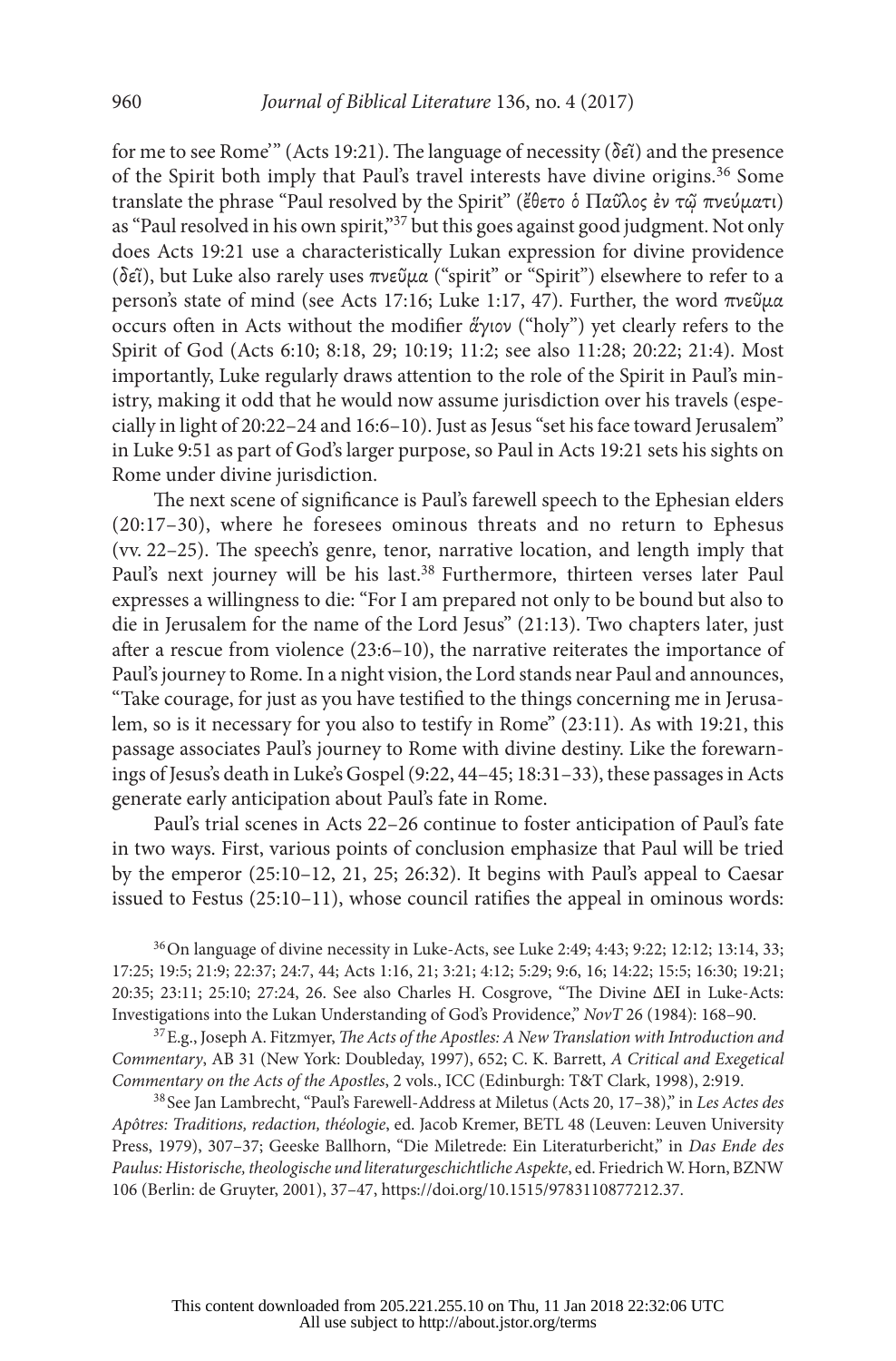"You have appealed to the emperor; to the emperor you will go" (25:12). The appeal's importance is emphasized again later as Festus brings it up twice (25:21, 25), and Agrippa deems it a binding verdict for Paul (26:32). Second, there are extensive parallels between the journey of Paul to Rome in Acts and that of Jesus to Jerusalem in Luke's Gospel—especially in their trial scenes: both foresee fateful events in Jerusalem (Luke 18:31–33; cf. 9:21–22, 44; Acts 20:22–25; 21:11–13); both are "handed over  $[\pi \alpha \rho \alpha \delta(\delta \omega \mu\mu)]$  into the hands [εἰς χεῖρας ἀνθρώπων] of others" (Luke 9:44; 18:32; 24:7; Acts 21:11; 28:17); both are condemned with the imperative Αἶρε ("Away with," Luke 23:18; Acts 21:36; 22:22); both are imprisoned in Jerusalem and accused by religious authorities (Luke 22:66–23:25; Acts 22:30–  $23:10$ ; also  $25:1-7$ ; cf.  $24:1-9$ ); both appear for trial on four occasions (Luke 22:66–71; 23:1–5, 6–12, 13–25; Acts 22:30–23:10; 24:1–23; 25:6–12; 25:23–26:32; cf. 24:24–25); both are heard by "Herod" (Luke 23:6–12; Acts 25:13–26:32); both are deemed innocent (Luke 23:4, 14–15, 22, 47; Acts 23:29; 25:25–27; 26:31–32); both are evaluated favorably by a centurion (Luke 23:47; Acts 27:3, 43); and the Romans ostensibly wish to set both free (Luke 23:16, 22; see Acts 28:18).<sup>39</sup> These parallels foster anticipation that Paul will meet a fate in Rome similar to Jesus's in Jerusalem.<sup>40</sup>

Building on this anticipation, the Final Sea Journey features a third and final forewarning of Paul's fate in Rome. Like the third of Jesus's three passion predictions in Luke's Gospel (9:22, 44–45; 18:31–33), it occurs much closer to the expected events—little more than a chapter from the end. At a point of despair, Paul shares with fellow seafarers a message he received:

<sup>23</sup>For last night there stood by me an angel of the God to whom I belong and whom I serve. He said, <sup>24</sup> Do not fear, Paul; it is necessary [δε̃ι] for you to stand before the emperor. And note that God has granted you all those sailing with

<sup>39</sup>On the parallels between the journeys and trial scenes of Paul and Jesus, see M. D. Goulder, *Type and History in Acts* (London: SPCK, 1964), 52–64; Talbert, *Literary Patterns*, 15–65, esp. 16–18, 20–22; A. J. Mattill Jr., "The Jesus–Paul Parallels and the Purpose of Luke-Acts: H. H. Evans Reconsidered," *NovT* 17 (1975): 15–46, [https://doi.org/10.1163/156853675x00103;](https://doi.org/10.1163/156853675x00103) Walter Radl, *Paulus und Jesus im lukanischen Doppelwerk: Untersuchungen zu Parallelmotiven im Lukasevangelium und in der Apostelgeschichte*, EHS.T 49 (Frankfurt am Main: Lang, 1975), 103–267; Robert O'Toole, "Parallels between Jesus and His Disciples in Luke-Acts: A Further Study," *BZ* 27 (1983): 195–212.

<sup>40</sup>Based on these parallels, some argue that the Final Sea Journey of Acts parallels Jesus's death and resurrection in Luke's Gospel so much so that Acts 27 becomes Paul's "death" and 28:1–10 his "resurrection" (Glenn R. Jacobson, "Paul in Luke-Acts: The Savior Who Is Present," *Society of Biblical Literature 1983 Seminar Papers*, SBLSP 22 [Chico, CA: Scholars Press, 1983], 131–46; Goulder, *Type and History*, 61; Radl, *Paulus und Jesus*, 222–51; Talbert and Hayes, "Theology of Sea-Storms," 334–35). But this stretches the parallels far beyond viability: reading Acts 27:1–28:15 so simply through the lens of Jesus's passion ignores the passage as its own distinctive narrative.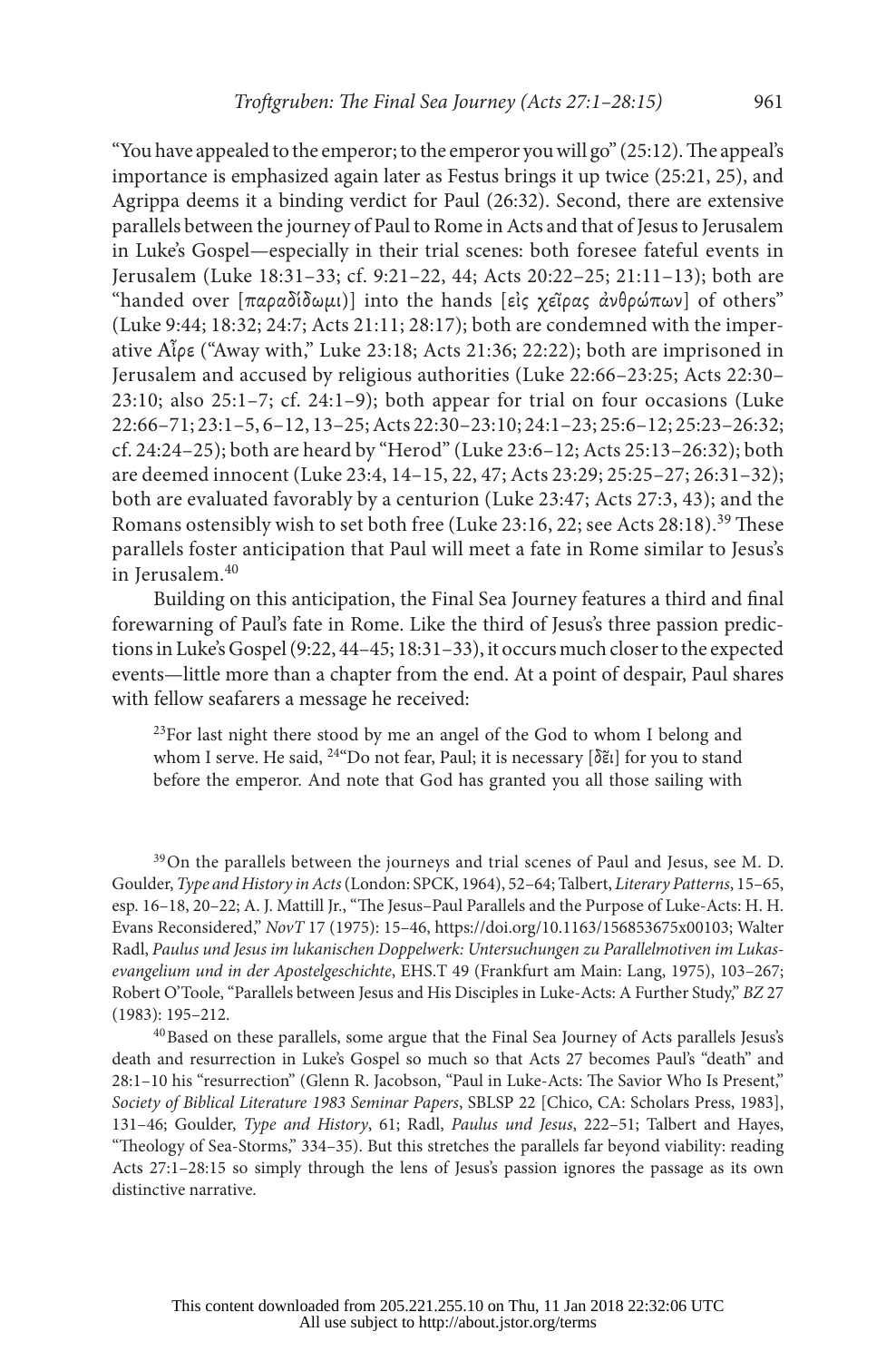you." 25Therefore cheer up, men! For I trust God that it will be exactly as I have been told. (27:23–25)

Three features of Paul's words underscore the importance of his arrival at Rome. First, an angel of God conveys the message (vv. 24–25), and there is no reason to think Paul misrepresents it. Second, the angel's promise uses characteristic language for divine necessity in Luke-Acts (δεῖ).41 Third, Paul verifies the angel's promise with added emphasis: "For I trust God that it will be exactly as I have been told" (v. 25). In many ways this final forewarning—with divine origins, characteristic language, and added emphasis—crystallizes the sense of anticipation mounting since chapter nineteen: Paul must arrive at Rome (19:21; 23:11; 27:24) in order to bear witness (23:11) and be tried by the emperor (23:11; 25:10–12, 21, 25; 26:32; 27:24). Like the last iteration of a building chorus, Paul's word in the Final Sea Journey sounds out a final forewarning of things presumably soon to come.

Yet the Final Sea Journey does not simply build anticipation. It also fosters uncertainty about anticipated outcomes—another ingredient of suspense—through a host of threats. First, the story takes place at sea—a context rife with danger, according to ancient literature. Both Jewish and Greco-Roman literary traditions portray sea travel as perilous, especially during winter.42 In Terence's *Hecyra* (second century BCE), the servant Sosia words this sentiment well: "By Heracles, Parmeno, words cannot express how troublesome a thing it is to travel by sea"  $(416-417).<sup>43</sup>$  Second, more than any other travel narrative in Luke-Acts, the Final Sea Journey features ominous hazards: the risks of winter (27:9, 12), forewarned peril (27:10), loss of direction (27:14–20), prospects of shipwreck (27:27–29, 39–44), potential crew desertion (27:29–32), prisoner execution (27:42–44), and deadly serpents (28:3–6). The sheer length of Acts 27:1–28:15 allows for more extended preoccupation with the perilous. Third, "safety" language pervades the Final Sea Journey narrative (σώζω, διασώζω, σωτηρία, 27:20, 31, 34, 43, 44; 28:1, 4) so as to highlight its absence—and its desirability.<sup>44</sup> These seven "safety" references

<sup>41</sup> See n. 36 above.

 $42$  In Jewish literature the sea represents the waters of chaos (Gen 1:2, Pss 74:13, 93:3-4, 104:6–9, 107:23–30, Isa 27:1, 51:9–10, Ezek 26:19–20, T. Naph. 6:2–10, y. Ber. 9:1), an association rooted in broader myth traditions of the ancient Near East (cf. Enuma Elish and the Ugaritic Ba'lu Myth). In Greco-Roman literature, sea travel is conventionally dangerous (see Achilles Tatius, *Clit. Leuc.* 5.9.2; Euripides, *Iph. taur.* 1413; Lucan, *Bel. civ.* 5.453–455; 636.37; Ovid, *Trist.* 1.2.23; Apuleius, *Metam.* 7:6; Juvenal, *Sat.* 12.17–82; Lucian, *Ver. hist.* 1.6), and during winters months the Mediterranean was widely deemed a *mare clausum* ("closed sea"; see F. Vegetius Renatus, *De re militari* 4.39; cf. Josephus, *J.W.* 2.10.5 §203; E. de Saint-Denis, "Mare clausum," *REL* 25 [1947]: 196–214). See Talbert and Hayes, "Theology of Sea-Storms"; Pervo, *Acts*, 644–54, esp. 644–45; Praeder, "Sea Voyages," 692–93. 43 Terence, *Hecyra* 416–417: non hercle verbis, Parmeno, dici potest tantum quam re ipsa

navigare incommodumst*.* 

<sup>44</sup>This is not unique to Luke's Final Sea Journey. Since sea travel was widely perceived as threatening, arrival on land was naturally a return to safety. See Diodorus Siculus 3.40.1;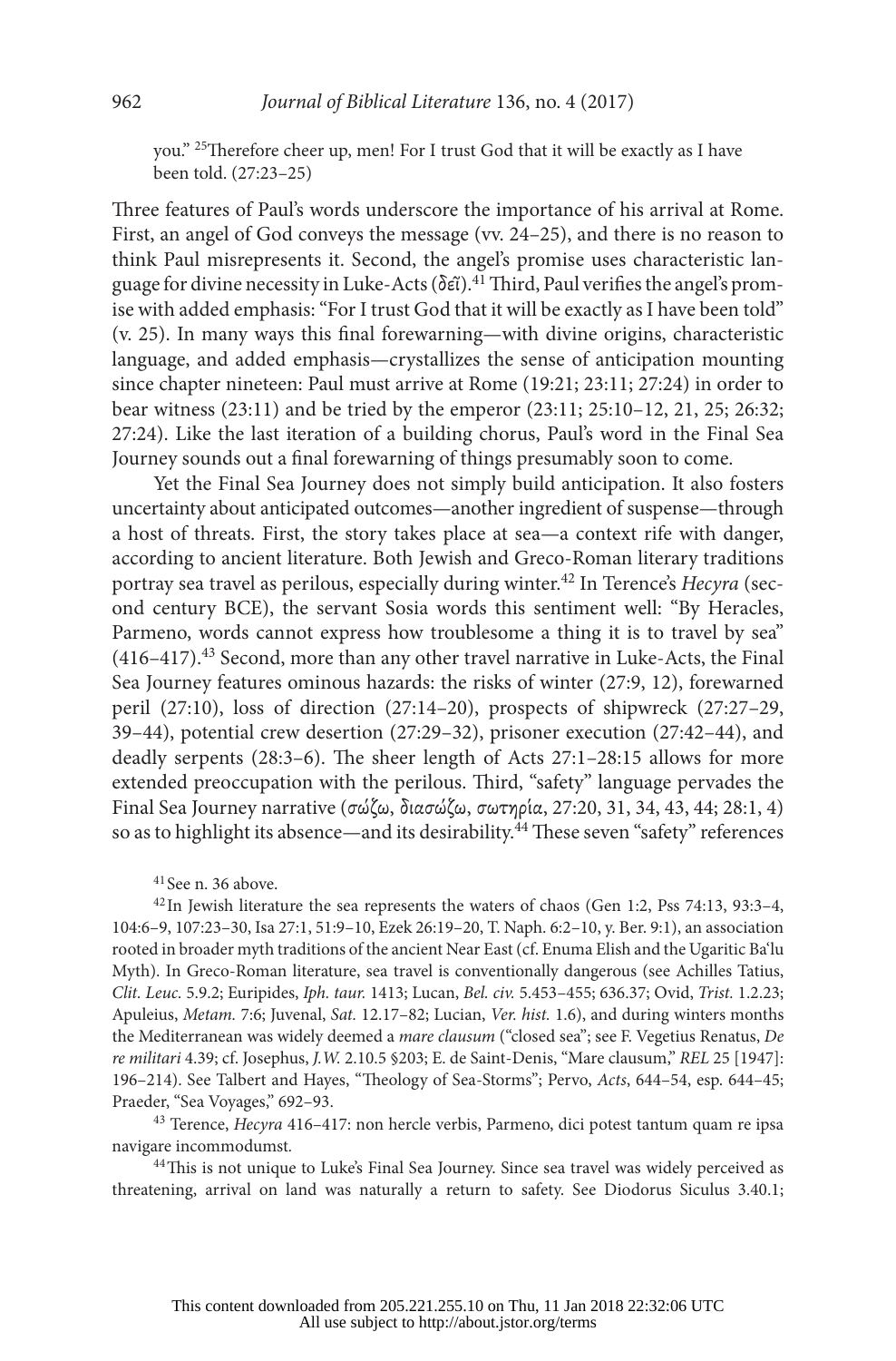in Acts 27–28 draw attention to the uncertainty of safe haven for the narrative characters involved: "When neither sun nor stars appeared for many days, and no tiny tempest besieged us, then every remaining hope of our being saved dissipated" (27:20). All told, the Final Sea Journey yields a more sustained and intense focus on threats to expected outcomes than any other segment in Acts.

Along with anticipation and uncertainty, the Final Sea Journey enhances empathy with narrative characters in two subtle ways. First, Paul is the human character of greatest interest in Acts from the thirteenth chapter on. The sheer volume of narrative dedicated to his journeys draws the typical reader into a substantial investment in his fate. Second, first-person narration ("we") reappears for the entire Final Sea Journey. Although reasons for this phenomenon are debated, on a literary level the use of an internal persona as narrator has the potential to enhance empathy with the events at hand. In most cases, storytelling through the voice of a narrative participant ("we") can increase not only the narrator's credibility (depicting the narrator as an eyewitness) but also the perceived immediacy of the events.45 Whatever "Luke's" intentions with first-person narration in Acts 27:1– 28:15, its presence can foster the sense of a more immediate representation (mimesis) of events.46

While anticipation, uncertainty, and empathy all contribute to narrative suspense, perhaps the most fundamental ingredient is prolonging (or "suspension"), and this is what Luke's Final Sea Journey does best of all. First, the story is remarkably long. Despite the prevalence of Paul's journey narratives earlier in Acts (14:21– 28; 16:6–10; 18:18–23; 20:1–6, 13–17; 21:1–6 [cf. 7–16]), all of them combined barely compare in length with this final counterpart.<sup>47</sup> No precedent or convention in Acts or elsewhere demands such length, especially at this juncture. Second, the Final Sea Journey reads at a slow pace. Gérard Genette uses the language of narrative "pace" to describe the ratio between the length of narrative text ("narrative time") and the chronological duration of the story ("story time"). $48$  For instance, Genette describes four categories of narrative pace (or "speed"):

Herodotus, *Hist.* 8.118–119; Josephus, *Vita* 3 §14; Longus, *Daphn.* 2.24.1; Strabo, *Geogr.* 2.3.4. On this topic, see Praeder, "Sea Voyages," 692–93.

<sup>45</sup>Related to this, Shlomith Rimmon-Kenan highlights the distinctions between "intradiegetic" (within the story) and "homodiegetic" (participating in the events) voices (*Narrative* 

<sup>&</sup>lt;sup>46</sup> Aristotle valued mimesis ("showing, representing") over diegesis ("telling") in literature, since it allows for a more precise contemplation by the audience (*Poet.* 1448b).

 $47$  In NA $28$ , the Final Sea Journey is 746 words (59 lines), whereas the other travel narratives of Paul combine for 607 words (36 lines)—or 794 words (46 lines) if including all of 21:7–16. This same comparison also shows that the Final Sea Journey generally uses words that are longer and more complicated, making for an average 12.64 words per line—versus the average 16.86 words (17.26 if including 21:7–16) per line in other travel narratives in Acts.

<sup>48</sup>Gérard Genette, *Narrative Discourse: An Essay in Method*, trans. Jane E. Lewin (Ithaca, NY: Cornell University Press, 1980), 87.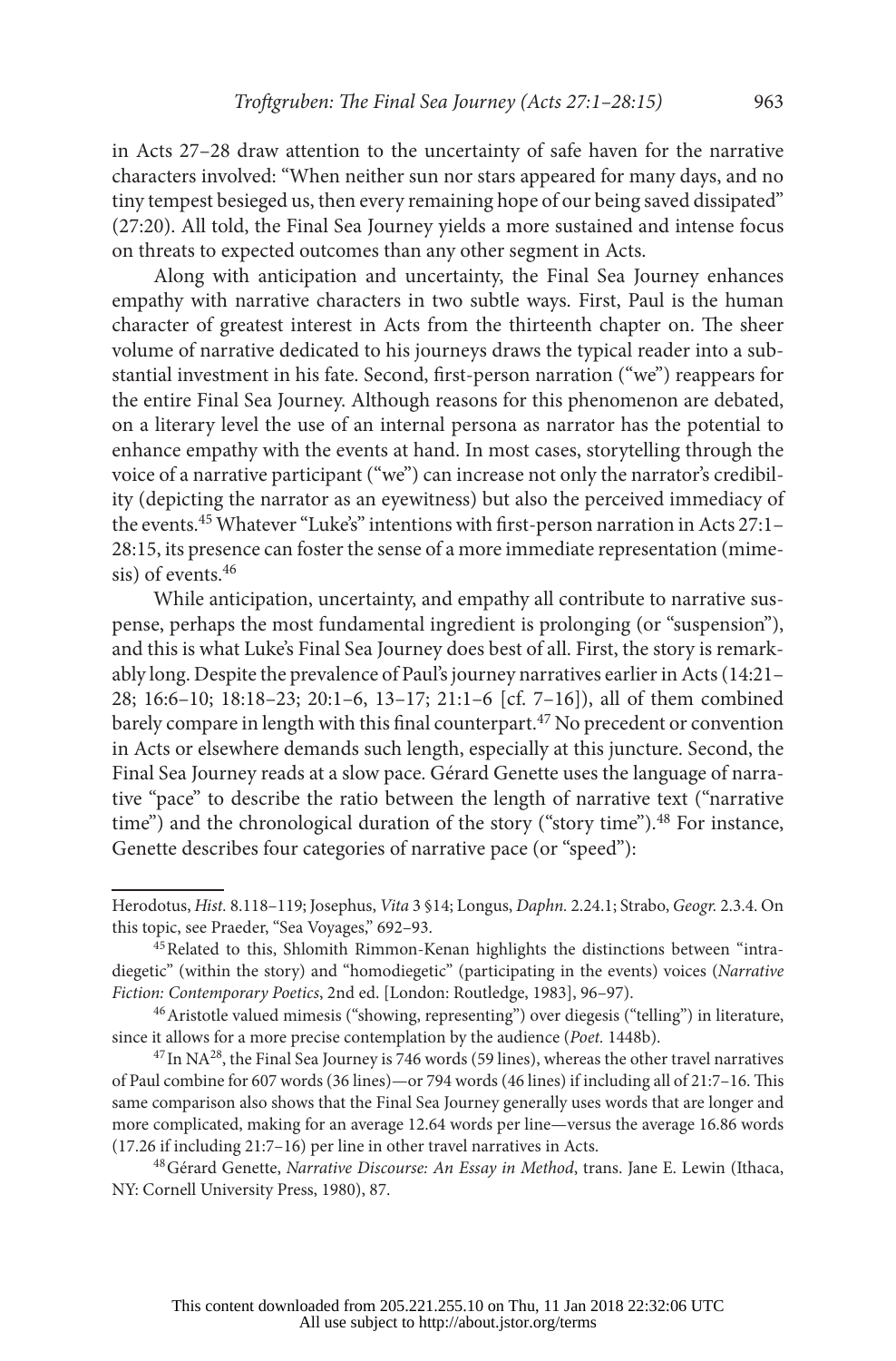- 1. *Descriptive Pause*: where narrative text is present but without a progression of story time. Example: an elaborate description of several events happening simultaneously at the moment of the atomic bomb explosion at Hiroshima.
- 2*. Scene*: where narrative text and story time are conventionally equal (as in dialogue). Example: a dialogue scene from Dostoyevksy's *Brothers Karamazov.*
- 3. *Summary*: where narrative text swiftly covers a longer period of story time. Example: sections of Jules Verne's *Around the World in Eighty Days* that summarize quickly the travels of Phileas Fogg and Passepartout.
- 4*. Ellipsis*: where story time progresses but without any corresponding narrative text. Example: a chapter begins with "Two years later" without stating what occurred in those two years. <sup>49</sup>

Over the course of Acts, the travel narratives generally follow a progressive deceleration in pace—with the Final Sea Journey being the "slowest" of all. All of the journey narratives in Acts reflect a "summary" pace, but no other travel narrative is as slow as the Final Sea Journey, in which just a few days of story time correspond to multiple verses of text (27:1–4, 5–8, 9–12, 13–20, 27–32, etc.; cf. 20:13–17; 21:1– 6). In fact, the Final Sea Journey approaches the slow pace of "scene" at several points in Paul's interpolated speeches (27:9–12, 21–26, 33–38). Prior journey narratives occasionally approach this pace (14:22–23; 18:19–21; 21:4–6, 8–14) but not in so regular and sustained a fashion. Only during this final journey do both travelers and the reader find themselves "sailing slowly [βραδυπλοοῦντες] and with great difficulty for quite some time" (27:7). The closer Acts comes to its ending, therefore, the slower the narrative progresses.<sup>50</sup>

A third way that the Final Sea Journey "suspends" matters is by its abundant references to time: 27:3, 7–8, 9, 14, 18, 19, 20, 27, 33, 39; 28:11, 12, 13, 14; cf. 27:22, 23. Phrases like "for many days" (27:7), "when substantial time had passed" (27:9), "as it was the fourteenth night" (27:27), and "today is the fourteenth day" (27:33) occur often. The regularity of such references serves to put the passage of story time at the forefront of the reader's mind. In this way, the Final Sea Journey draws attention to how progressively story time ticks away as it uses up the little remaining narrative text of Acts.

The length, slow pace, and abundant time references of Acts 27:1–28:15 all contribute to a feeling of "slow sailing" for the final two chapters. As expectations of Paul's fate in Rome mount with increasing intensity (from 19:21 on) and the perils of sea travel threaten with uncertainty, the Final Sea Journey travels toward

<sup>49</sup> Ibid., 93–112. The examples are my own.

<sup>50</sup>For more on "deceleration" and "acceleration" of narrative speed, see Rimmon-Kenan, *Narrative Fiction*, 53–56. Junkerjürgen also emphasizes that typically the closer an episode is to the ending, the more elevated the sense of suspense (*Spannung*, 62).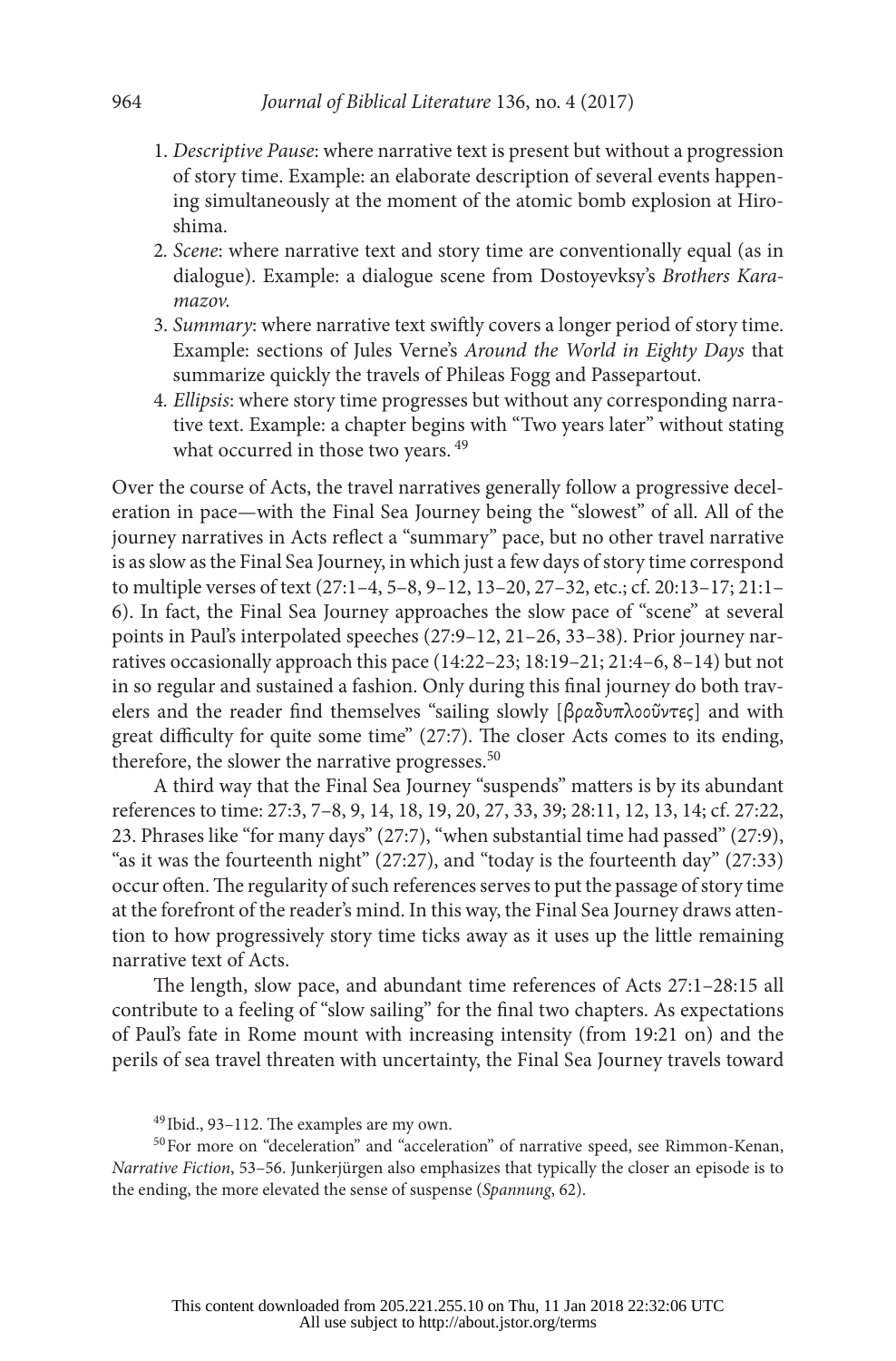anticipated outcomes at a plodding pace, placing the reader in suspense in subtle but marvelous ways.

#### **III. Conclusions**

If the Final Sea Journey fosters suspense, what is the significance of this for reading Acts?

First, the suspense generated by the Sea Journey gives an experiential dimension to the final two chapters of Acts. Suspense serves primarily to enhance anticipation of final outcomes, which affects the reader on an experiential level. J. R. Morgan gives apt words to this experience:

We read a novel from a desire to know its ending, for it is only at the end of a novel that its meaning is complete. Yet the pleasure that we derive from following a plot resides in the tensions, uncertainties and thrills that we are made to experience.… And an author can prolong the pleasure of his text by deferring the consummation of his plot.<sup>51</sup>

The earliest readers of Acts were not textual analysts as much as they were hearers of a story. The important question, therefore, about the "slow sailing" of Acts 27:1– 28:15 is not simply what the text *says* but what it *does* to the reader. While the story entails theological meaning, the reading of it also generates a distinctive experience of its own. As the narrative heightens anticipation for how and whether the ending will fulfill expected outcomes, the reader is subjected to prolonged tension and uncertainty—which itself constitutes a form of "pleasure," according to Morgan. In contrast to other journey narratives in Acts and in ancient literature, Luke's Final Sea Journey generates a palpable experience of suspense just verses before the ending, and this sets the reader up for experiencing the ending on a more empathetic level. Like Aristotle's "superior poet," who deliberately generates fear and pity in audiences, Luke gives his concluding chapters a heightened experiential dimension "so that the one who hears the events transpire experiences trembling and pity at what takes place" (*Poet.* 1453b). However superficial this experiential quality may be to some readers today, it was hardly lost on the ancients.

The upshot of this experiential dimension is increased engagement with the ending. This leads to a natural follow-up question: what kind of ending is Acts 28:16–31? Many deem the ending inconclusive. Pervo, for instance, writes:

Luke was not loath to regale his readers with adventure, and he understood the value of retardation, but from this perspective the effort [of the Final Sea Journey]

<sup>51</sup> J. R. Morgan, "The Story of Knemon in Heliodoros' *Aithiopika*," *JHS* 109 (1989): 99–113, here 102–3.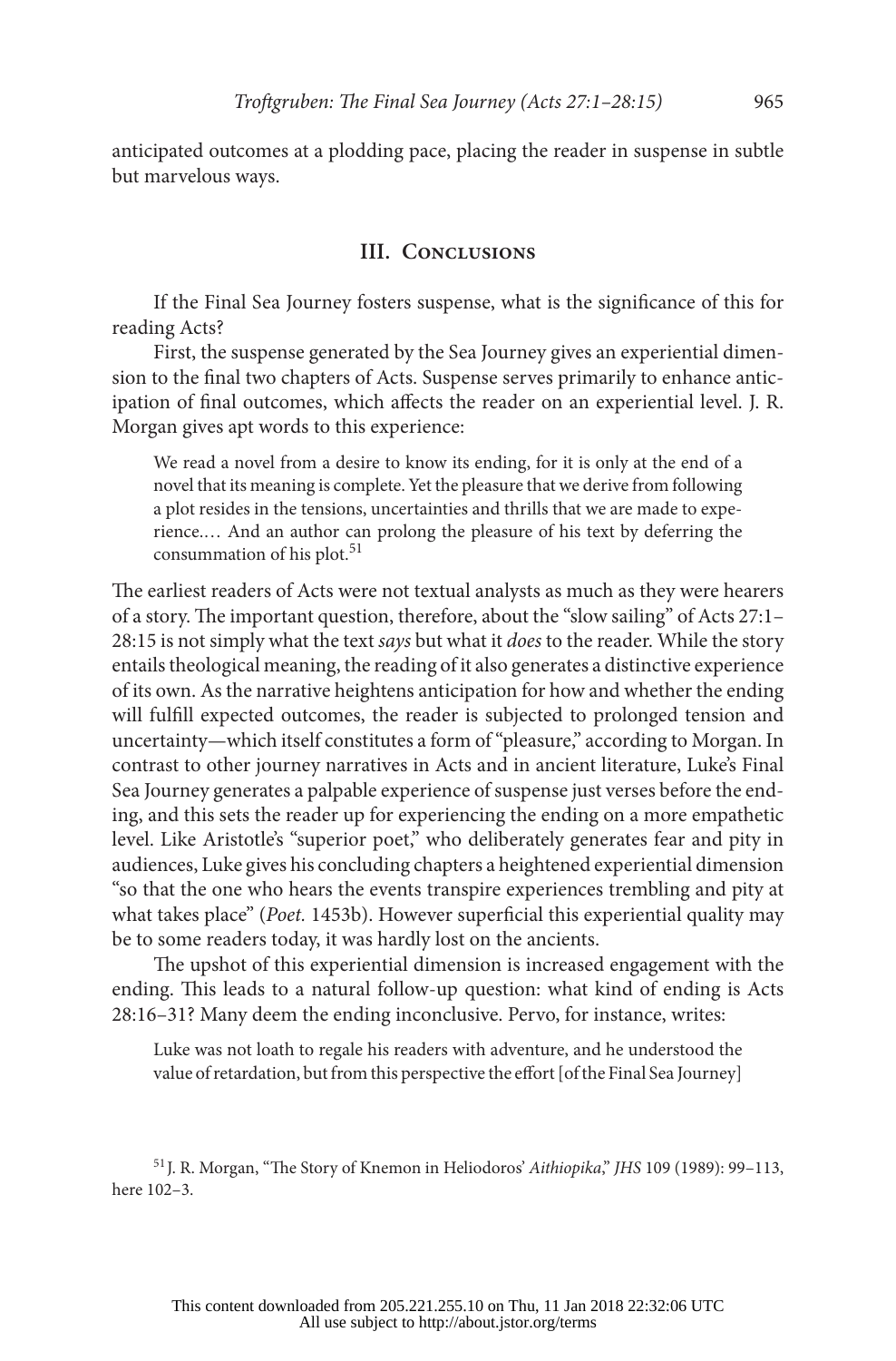was a failure, for the sequel [i.e., Acts 28:16–31] is anticlimactic, repetitious, and disappointing narrative.52

Earlier authors had similar experiences. Adolf von Harnack observed, "The place where the narrative now breaks off is as unsuitable as it possibly can be. The readers are kept upon the rack."53 Much earlier, John Chrysostom famously noted that Luke "leaves the hearer athirst for more" (*Hom. Act.* 55; *NPNF* 1/11:326). Most interpreters find the ending abrupt, as if the larger story of witness to the end of the earth seems unfinished. The two narrative segments of epilogue (Acts 27:1–28:15) and ending (28:16–31) are together partners in the same crime: a deliberately openended conclusion. The ending denies decisive closure to particular questions (e.g., regarding Paul's fate), and the Final Sea Journey only accentuates them by its dramatic build-up beforehand. In these ways the entirety of Acts 27–28 functions together to suspend definitive resolution, making the ending of Luke's narrative read less like a final period and more like an unexpected ellipsis.<sup>54</sup>

Acts 27:1–28:15, therefore, does not use ancient rhetorical practices of suspense simply to frustrate; along with the ending (28:16–31), the Final Sea Journey suspends in order to provoke the reader's reflection. After all, as one of the earliest commentators on the ending of Acts points out, "to know everything makes the reader dull and jaded" (John Chrysostom, *Hom. Act.* 55). Whereas neat and tidy closure may satisfy "dull and jaded" human interests, Luke's ending blazes a different trail: it stimulates reflection on how God's activity is in fact present and at work amid uncertainty (threats, obstacles, challenges). Modern literary theorists Frank Kermode and Alice Kuzniar have advocated that, whereas readers generally long for meaningful structure in literature (i.e., closure), actual life experiences often thwart such meaningful resolution.<sup>55</sup> According to Kermode and Kuzniar, lack of closure may reflect reality more accurately than simplified forms of resolution. Lack of closure, however, need not simply convey pessimism about the human experience (à la Kermode); it may also convey hope amid an open-ended future. In the case of Acts, the ending entails frustration (28:17–28) but also glimmers of hope. The work of proclamation and witness continues "in an unhindered manner" despite looming threats (28:31). Whatever particular questions remain about Paul's

52Pervo, *Acts*, 644.

53Adolf von Harnack, "The Conclusion of the Acts of the Apostles and Its Silence concerning the Result of St. Paul's Trial," in *The Date of the Acts and of the Synoptic Gospels*, trans. J. R. Wilkinson, Crown Theological Library 33 (New York: G. P. Putnam, 1911), 97 and n. 2.<br><sup>54</sup>For more on the ending of Acts, see Marguerat, "Enigma of the End"; Troy M. Troftgruben,

*A Conclusion Unhindered: A Study of the Ending of Acts within Its Literary Environment*, WUNT 2/280 (Tübingen: Mohr Siebeck, 2010).

55Frank Kermode, *The Sense of an Ending: Studies in the Theory of Fiction, with a New Epilogue*, new ed. (Oxford: Oxford University Press, 2000); Alice A. Kuzniar, *Delayed Endings: Nonclosure in Novalis and Hölderlin* (Athens: University of Georgia Press, 2008).

This content downloaded from 205.221.255.10 on Thu, 11 Jan 2018 22:32:06 UTC All use subject to http://about.jstor.org/terms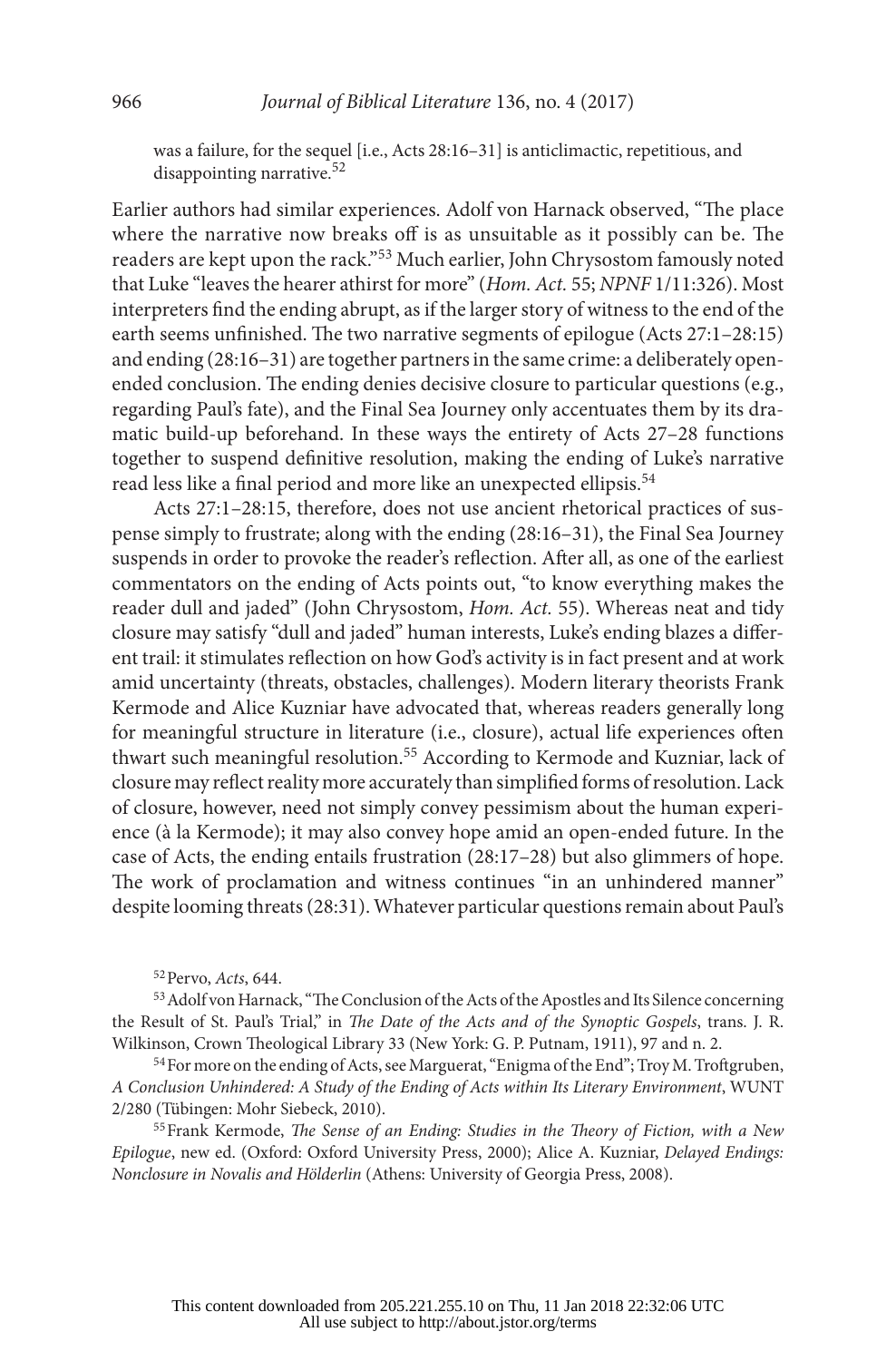fate, the narrative concludes on the note of bold and unhindered witness that presumably persists outside the narrative's end—even "to the end of the earth" (1:8). In this case, the final two chapters of Luke's second volume promise its first hearers no naïve resolutions to earthly troubles, as might please the "dull and jaded" reader. Instead, these chapters acknowledge uncertainty about the future but also profess confidence that the narrative's divine actors are still at work as the book concludes. The message issued to the narrative's earliest hearers is one of qualified but authentic hope: no matter the threats, omens, or uncertainties experienced by Jesus's witnesses, the divine actors of the narrative will not cease their activities of saving, including, redeeming, and proclaiming. On this provocative note, the narrative suddenly ends.<sup>56</sup>

In addition to provocation, the suspense of the Final Sea Journey draws attention to openness and uncertainty as prime places for witness. The passage enhances the reader's overall experience of openness and uncertainty throughout Acts 27–28, which in turn spotlights these characteristics as venues for apostolic witness and God's saving activity. In fact, the slowed pace of Acts 27:1–28:15 draws attention to the journey *itself* (vs. the destination) as a place of significant activity, making the Final Sea Journey more than merely a sideshow to the ending. Like the chapters dedicated to Paul's trials beforehand (Acts 22–26), the plodding pace of the Sea Journey slows down Paul's march to Rome. While narrative cues reiterate the need for Paul to bear witness in Rome (23:11; cf. 19:21; 27:24), the prolonged experience of the journey compels him to bear witness already in various ways and settings. Within the Final Sea Journey narrative, Paul speaks prophetically (27:10, 21–26, 31, 33–34), encourages the dispirited (27:22–25, 33–34), feeds the hungry (27:33– 38), heals the sick (28:8–9), and ultimately speaks and acts on behalf of God (27:23– 26). He exercises authority and command in the journey, is experienced favorably by many (27:43; 28:7–10; cf. 27:31–32), and is finally vindicated as one favored by God (28:3–6). All this among travelers heavily preoccupied with attaining "safety" or "salvation" (σωτηρία).<sup>57</sup> In these ways, Paul bears authentic witness to the message of Jesus in word and deed while navigating uncharted waters. Matthew Skinner rightly identifies Paul's settings in custody as places "of possibility, not of restriction," since they counterintuitively offer new locations and audiences for

56Donald Harrisville Juel has a similar interpretation of the ending to Mark's Gospel, *pace* Frank Kermode, for reasons similarly rooted in the activity of divine actors: "The story gives good reasons to remain hopeful even in the face of disappointment. The possibilities of eventual enlightenment for the reader remain in the hands of the divine actor who will not be shut in—or out" ("A Disquieting Silence: The Matter of the Ending," in *The Ending of Mark and the Ends of God: Essays in Memory of Donald Harrisville Juel*, ed. Beverly Roberts Gaventa and Patrick D. Miller [Louisville: Westminster John Knox, 2005], 1–13, here 11).

57Even though "salvation" language (σώζω, διασώζω, σωτηρία) in this context (27:20, 31, 34, 43, 44; 28:1, 4) likely means "safety" from threat, the original audiences would have readily heard other nuances.